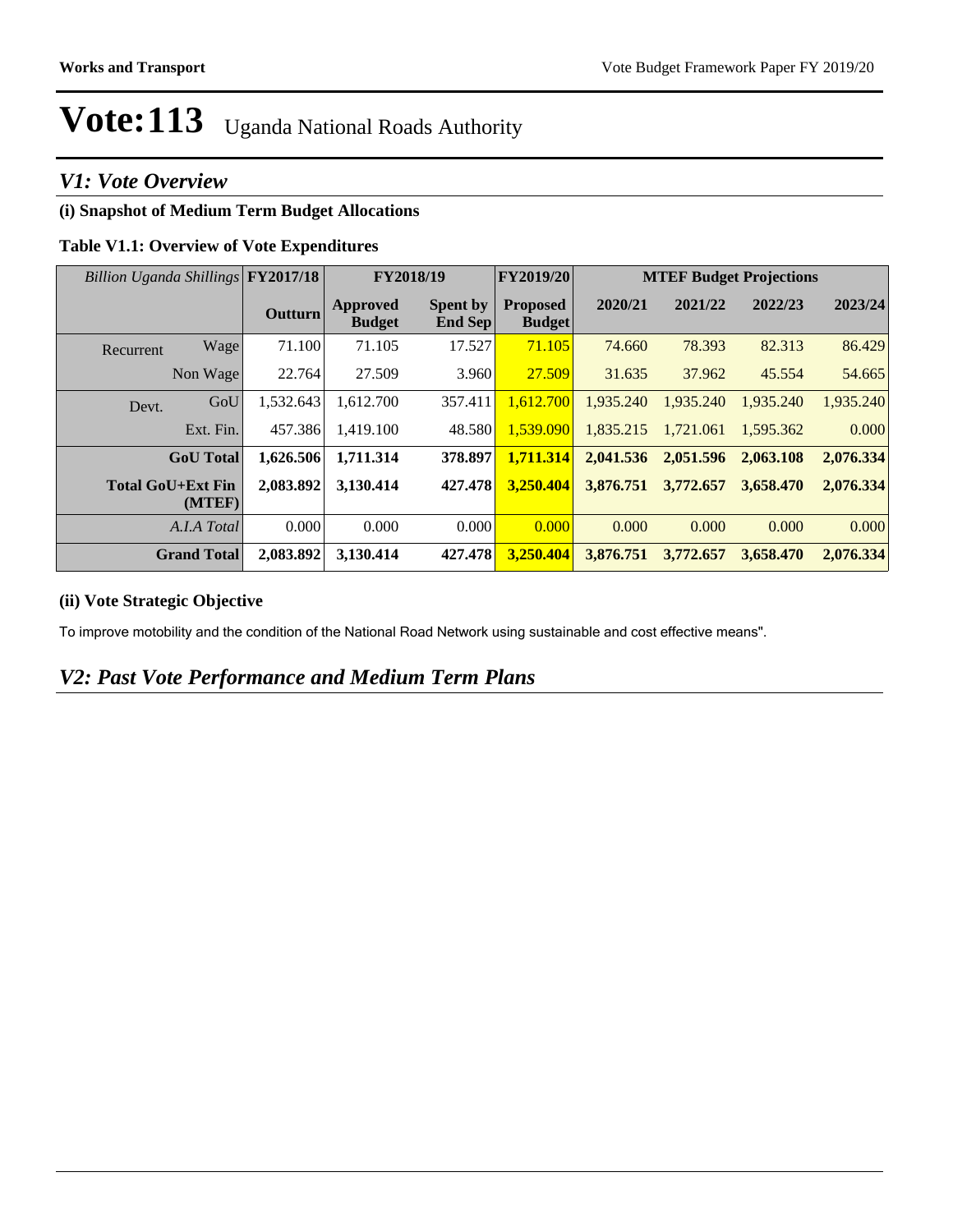#### **Performance for Previous Year FY 2017/18**

a. UNRA awarded the following civil works contracts, whose implementation will commence in 2018/19:

i. Critical Oil Roads: Package 1: Masindi (Kisanja) – Park Junction (Lot 7) and Tangi Junction-Paraa-Buliisa (Lot 8), Package 2: Hoima-Butiaba-Wanseko Package 3: Buhimba-Nalweyo-Bulamagi (Lot 5) and Bulamagi-gayaza-Kakumiro (Lot 6).

ii. Kapchorwa-Suam:

iii. Tirinyi-Pallisa-Kamonkoli:

b. 305 Km equivalents were upgraded by end of the FY. In addition, 71Km equivalent were rehabilitated.

i. The following Upgrading road projects have been substantially completed.

Kampala ±Entebbe Expressway/ Munyonyo (51km), Mpigi-Kanoni Road(65km), Mukono-Kyetume-Katosi/Nyenga (74km), Gulu- Acholibur (77.7km), Acholibur - Kitgum-Musingo road (87.4km), Rushere-Nshwerenkye Road (11.1km ), Mbarara Bypass (14km)

ii. In addition to the above, rehabilitation of the following road projects were completed.

• Kamuli town roads (22Km), Phase 1 of Nansana – Busunju road (30Km), Mukono-Kalagi-Kayunga-Bukolooto-Njeru Road (92.5km), Namunsi Sironko Muyembe/Kapchorwa (65km)

iii. The following Bridges have been completed during FY 2017/18.

• Nyalit (15m) and Seretiyo (20m) Bridges on Kapchorwa – Suam, Cido Bridge on Nebbi – Goli road.

D. Road Maintenance

UNRA carried out maintenance activities on the road network and achieved the following against the targets:

i) Manual Routine Maintenance on 3,653km of paved roads and 12,823km of the unpaved roads;

ii) ii) Mechanical Routine Maintenance on 2,318km of paved roads and 8,906km of the unpaved roads; and

iii) iii) Periodic maintenance on 826km of the unpaved roads.

E. Ferry services

I. The Nine (09) ferries at Kiyindi, Mbulamuti, Masindi Port, Laropi, Obongi, Kyoga 1, Kyoga 2, Nakiwogo and Bisina were fully operational and are delivered the scheduled trips.

II. For Albert Nile 1 (Wanseko) - Construction of a temporary landing site 300m away from the old one and access road is in process and is at 80% progress. The ferry is now operational (since 28th March, 2018) and was commissioned.

A number of design projects were substantially completed including;

i. Feasibility study for a total of 140km of road upgrading projects completed by June 2018 including Kabale-Bunyonyi (22.0Km) and Kisoro-Mgahinga Gate (14.0Km); Kisoro-Rubuguli-Muko (48.0Km);

ii. Feasibility study for a total of 150km of capacity improvement projects (expressways) completed by June 2018; including Kampala Flyover Lot 2±Kitgum Junction; Kampala Bombo Expressway, 50km; Kampala Outer Beltway, 100km.

iii. PPP Feasibility study and pre-qualification Documents completed and approved for 95km of Expressways by June 2018 including Kampala Jinja Expressway (77km); and Kampala Southern Bypass (18km).

iv. Detailed Designs for 500km of road upgrading projects undertaken by external design consultants completed by June 2018; Kabwohe-

Bwizibwera/Nsika-Ibanda-Kabujogera-mahyoro-Rwenjaza/kyambura (204Km), Goli- Paidha-Zombo-Warr-Arua (104Km), Lusalira-Kasambya-Nkonge-Ssembabule (97Km), Kitgum- Kidepo (115Km).

v. Procurement completed and commenced consultancy services for design of a total of 250km of road upgrading projects entailing the following road links: Buwaya-Kasanje-Mpigi/Kanoni-Misigi-Mityana (61.0km) and Bombo-Ndejje-Kalasa (19.0 km), Nabumali-Butaleja-Namutumba (90.0 Km), Ishasha-Katunguru (88.0Km),

vi. In house Rehabilitation Designs of 140Kms of the following roads completed by June 2018: Mityana-Mubende Road (86Km); and Fort Portal - Hima Road (60km);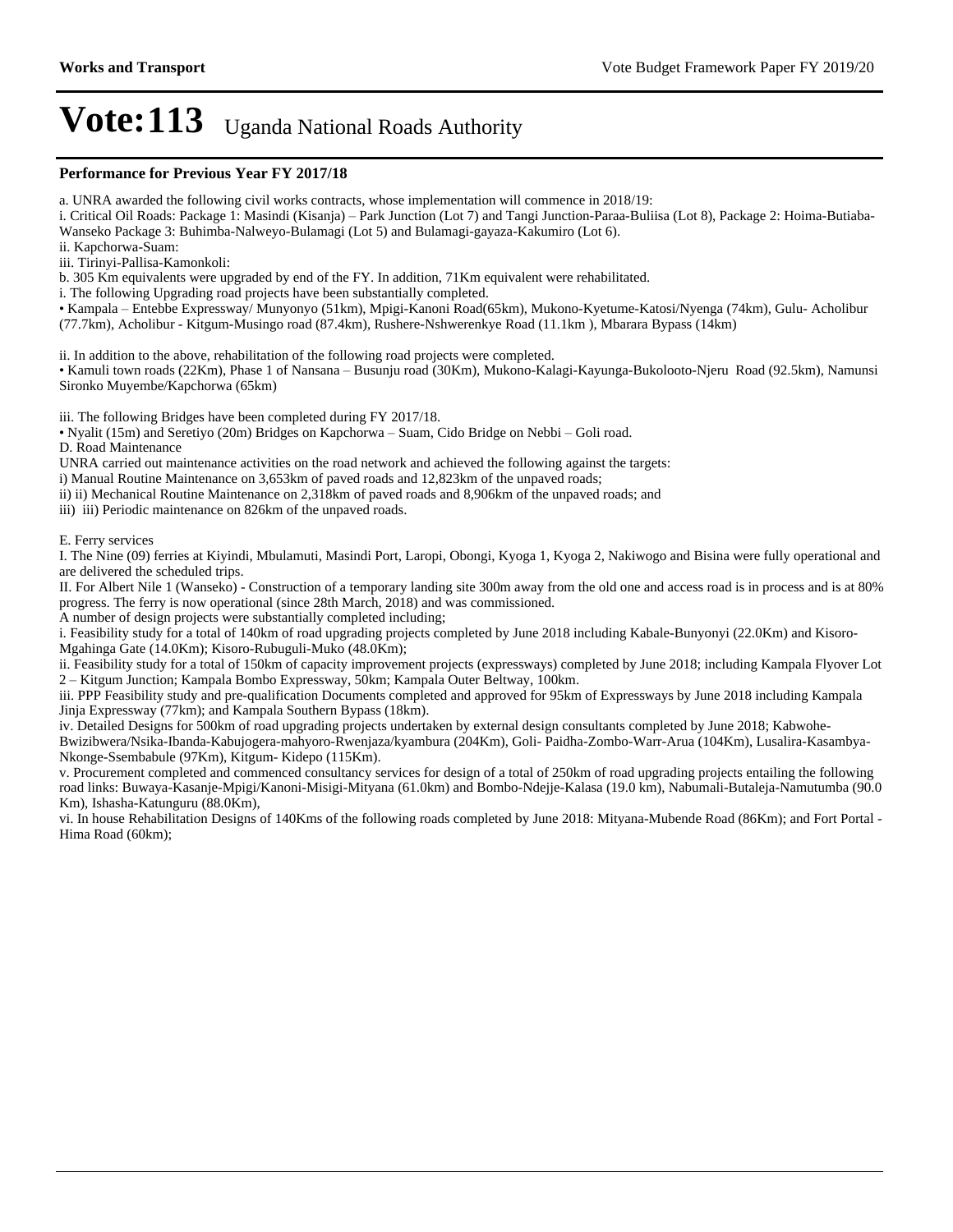#### **Performance as of BFP FY 2018/19 (Performance as of BFP)**

a. UNRA awarded the following civil works contracts, whose implementation is expected to commence under the third quarter of FY 2018/19 -Kampala Flyover construction and road upgrading project (Lot-10 covering clock tower flyover and Nsambya-Mukwano road) to be financed by JICA.

-Upgrading of the Rukungiri-Kihihi-ishasha/Kanungu road 78.5Km) to bituminous standards which will be financed by both Government of Uganda and African Development Fund (ADF)

-Upgrading of Masaka-Bukakata road (41Km) from gravel to paved (Bituminous) standard to be financed by both Government of Uganda and BADEA/OFID.

b. A total of 69.52Km equivalents were constructed/upgraded in quarter one of FY 2018/19 and 23.93Km equivalent equivalents were rehabilitated. c. The following projects were substantially completed:

-The New Nile bridge (525m) in Jinja which was commissioned by His. Excellence the President of Republic of Uganda

-The upgrade of Mukono-Kyetume-Katosi/Nyenga.

UNRA carried out maintenance activities on the road network and achieved the following:

i) Manual Routine Maintenance on 3,781km of paved roads and 14,453km of the unpaved roads;

ii) Mechanical Routine Maintenance on 593.7km of paved roads and 2,055.59km of the unpaved roads;

iii) Term maintenance on 1,469.5km of the unpaved roads; and

iv) Routine Mechanized Maintenance (Framework contract) on 57km of paved roads and 1,594.2km of unpaved roads

Performance on cross cutting issues

To achieve the purpose of the UNRA Gender and Equity Policy the following interventions have been implemented:

i) UNRA has developed Gender and Equity policy and its implementation plan 2018/2020 that is strongly aligned to the corporate strategic plan, the national Gender Policy and the requirements of the Public Finance Management act (2015).

ii) Gender and equity has been mainstreamed in the Human Resource Policies Manual, to achieve Gender parity in staffing levels and eliminate Gender biases in staff recruitment, placement and deployment.

iii) A Gender and Equity committee has been established in UNRA to provide hands-on leadership for Gender and Equity mainstreaming. Gender and Equity advocates have been selected across directorates and stations to ensure teamwork and synergies between interventions.

iv) Internal capacities have been built through training for all staff on Gender and Equity mainstreaming within their workplace roles.

v) Subcontracting NGO's to create awareness on Gender based violence and HIV in communities where projects are implemented.

vi) UNRA has played a key role in providing Equal Employment Opportunities through Labour Based Contracts (LBC's) across its road network projects. In FY 2017/18, a total of UGX. 23bn has been spent on LBC's. This has attracted women, youth and the disabled to participate in UNRA projects through the provision of Labour.

vii) Strategic investment has been made in greening the national road network by relying on labour services from women, youth and disabled. The greening is in form of nursery beds, tree planting etc.

viii) Gender and Equity has been integrated in compensation and claims settlement procedure. Financial literacy services have been provided to female and male property owners.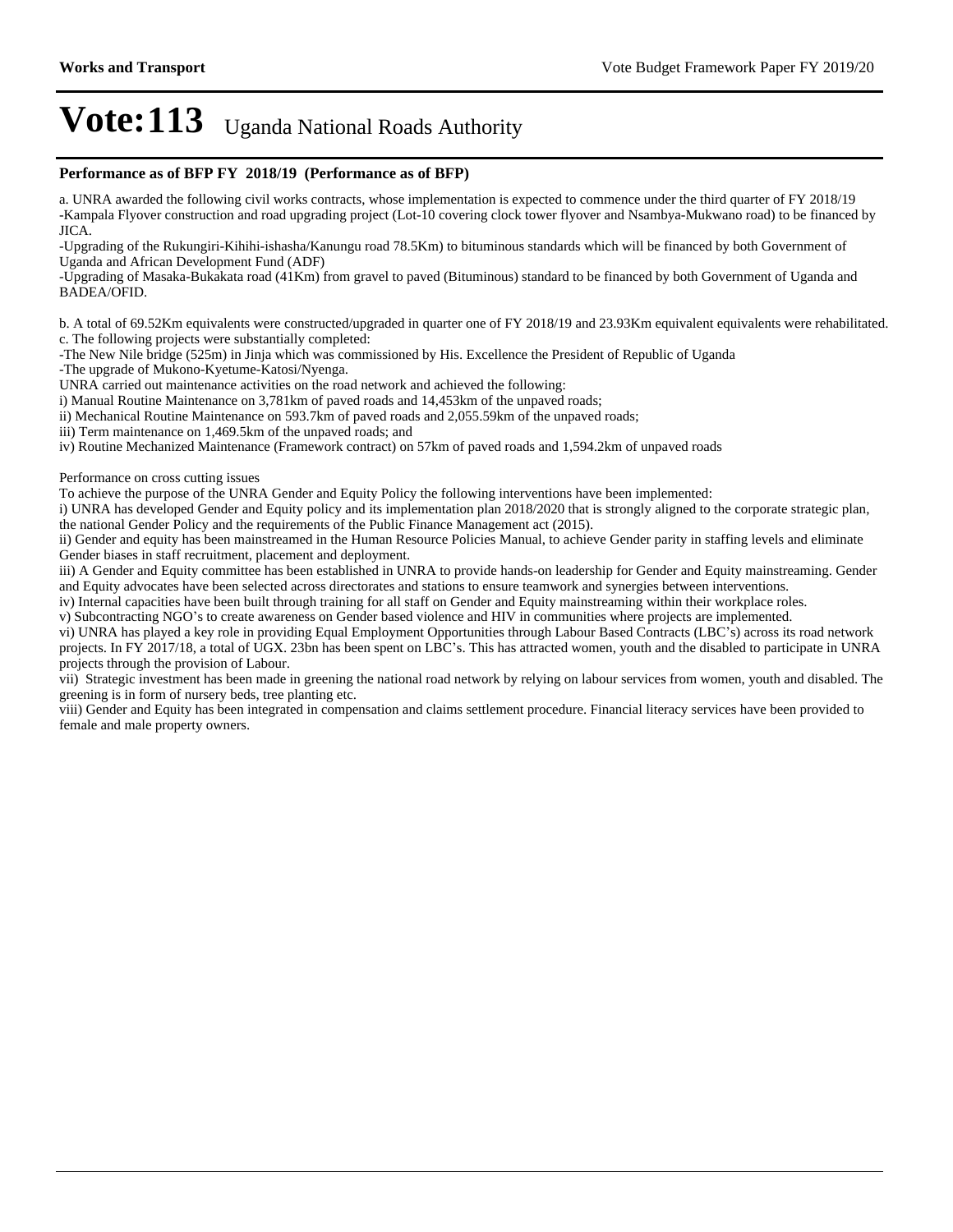**FY 2019/20 Planned Outputs** Roads and Bridges Development i) Total No of km equivalents to be upgraded: 400km ii) Total No of km equivalents to be rehabilitated/reconstructed: 332.4km including 150Km equivalents under the OPRC. iii) Bridges Constructed: 58 No. Projects planned to commence in FY 2019/20 i) Upgrading of Luwero-Butalangu road (29km) ii) Upgrading of Muyembe-Nakapiripirit road (92km) iii) Upgrading of Rwenkunye-Apac-Acholibur (191km) iv) Construction of Busega-Mpigi (32km) Expressway v) Kampala Jinja Expressway (95Km) vi) Design and Build of Najjanankumbi-Busabala, Munyonyo Spur Interchange and Service Roads (11Km) vii) Design and Build of Kira-Matugga (22Km) and Improvement of 5No. Junctions. viii) Nakaseke Singo road (26Km) ix) Migera Kafu (20Km) Total 518km Planned projects to be completed in FY 2019/20 i) Nyega-Njeru (10km) ii) Mpigi-Kabulasoke -Kanoni Town Roads (24Km) iii) Kyamate town roads iv) Section 2 of Nansana-Busunju (18Km) v) Fort Portal Kyenjojo (50Km) vi) Rehabilitation of Hima  $-$  Katunguru road (60km) vii) Rehabilitation Ishaka - Katunguru road (58km) Land Acquisition i) Acquire land for Right of Way: 1,250.7 hectares. Network Maintenance i) Periodic Maintenance (Paved): 61.4km ii) Routine Manual Maintenance (Paved): 3,760km iii) Routine Manual Maintenance (unPaved): 14,043km iv) Routine Manual Maintenance - Bridges (No): 324 v) Routine Mechanized Maintenance (Paved): 639km vi) Routine Mechanized Maintenance (unpaved): 4,883km vii) Term Maintenance (unpaved): 809km viii) Routine Mechanized Maintenance - Framework contract (paved):1,105km ix) Routine Mechanized Maintenance - Framework contract (unpaved): 4,494km x) Apply low cost sealing on low volume traffic roads: 238.33km Ferries Department

I. Procurement of Bukungu Kagwara-Kaberamayido (BKK)

II. Substantial completion for construction of Wanseko land sites.

III. Substantial completion for construction of Sigulu landing sites.

IV. Construction of slipway at Lake Victoria.

V. Substantial completion of rehabilitation of old Bukakata ferry.

VI. Reallocation and construction of Lukaya, Mbale, Kasese, Rwentobo, Mubende, Kamdini and Kampala weigh stations.

Plans for cross cutting issues

Dissemination of the Gender and Equity Policy

UNRA is planning to disseminate its Gender and Equity policy after approval by the Board of Directors. The dissemination activities will include: Staff and stakeholders awareness trainings, Developing promotional materials (pocket friendly policy, pull up banners, stickers etc.) developing messages and slogans, Launching the Gender and Equity Policy in March 2019

Establishment of Land Acquisition Camps

 In order to safeguard the rights of affected persons and effectively respond to Gender and Equity issues UNRA plans to establish Land acquisition Camps (LAC's) in each region. Activities will include (activities and budget)

#### **Medium Term Plans**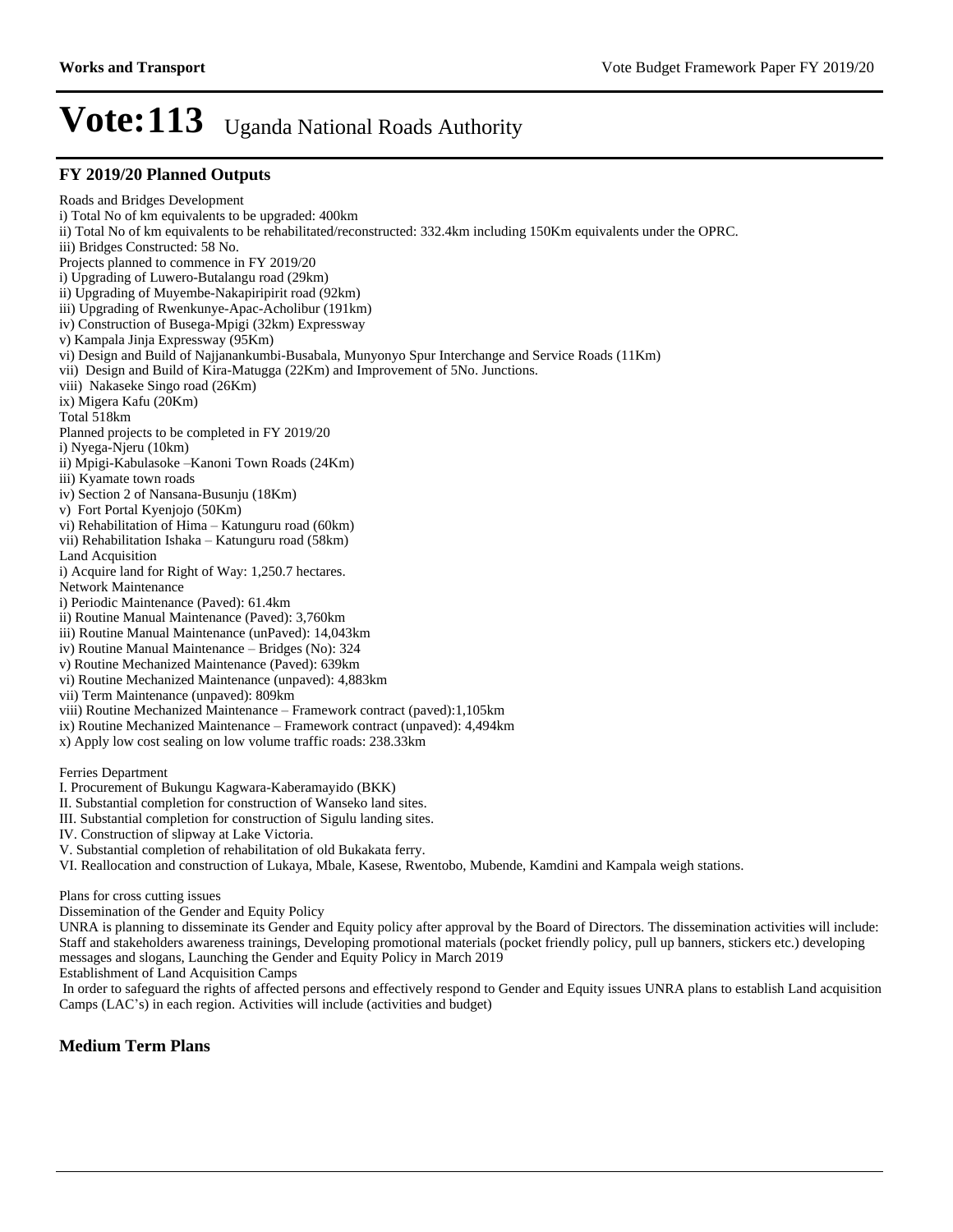Government still has a task of ensuring the transport system is efficient, with a significant number of all-weather roads and that the transport system is to acceptable standards in the region. The road system is characterised by frequent cut-offs and the existing network is continuously ravaged by the rains. Therefore the need to close the gap to close the gap by increasing the kilometres of the paved roads and maintaining a good road network remains a priority to Government. In line with the NDP objectives, the road sector will pursue the attainment of the following:

#### Maintenance of the National Road Network

UNRA shall maintain the national road network to ensure that it is fully functional throughout the year and to an acceptable level of service and safety. 90% of the paved roads will be maintained in fair to good condition while 80% of the unpaved roads will be maintained in the fair to good condition

With increased innovation, the use of low cost sealing for low volume roads will be adopted during this period time. This will help to reduce the maintenance costs for such roads, the costs to the road users and the reduction of dust.

#### Road Development

The upgrading of 2,400km of roads to paved bituminous standard will be substantially completed, adding onto the national paved road stock. This will include the Critical Oil Roads in the Albertine Region, which are expected to facilitate the oil production process. In addition, the MFPED is preparing a programme for financing the development of the Tourism Roads in the country. With financing, UNRA shall commence the implementation of the programme within the Medium Term.

It is expected that the development of the expressways within the Greater Kampala will be in advanced stages, going a long way in the efforts geared towards alleviating the congestion within the city and facilitating faster transit traffic on the major road corridors of the country.

58 Bridges will be constructed on the national road network, replacing those that have served their life or installing new ones on the network to improve its functionality. This will enhance the efficiency and safety of the national road network.

In order to ensure that Government's investment in infrastructure development is not lost and that the level of service is maintained to acceptable standards, timely rehabilitation of the road infrastructure shall be undertaken. 1,000km of the roads will be rehabilitated or reconstructed to reinstate their serviceability, preserve the asset value and to improve safety on the roads.

#### Institutional Capacity Development

As part of the Government efforts to develop its capacity to undertake its national development program efficiently, priority shall be put towards the development of the Human Capital – skills acquisition and competence development and acquisition of appropriate equipment and technology to undertake the road development, management and maintenance function. This will include road maintenance and construction equipment and the high speed weigh-in-motion equipment to control axle loading on the network. This will go a long way in ensuring that the large public resources are efficiently utilised, the road services provided to the users are very effective and that the public asset is protected.

#### Supporting the Local Construction Industry

Through deliberate efforts, the road sector will continue to support the local contractors, through the reservation scheme, and ensure that they able to undertake more and bigger road construction projects. The value of such projects shall be gradually increased so that more local labour is utilised and that more foreign currency remains within the country.

#### **Efficiency of Vote Budget Allocations**

The indicative planning figures for the FY 2019/20 under GoU development (Capital Investment) amounted to UGX 1.6127Tn. The allocation amongst civil works, land acquisition, road designs, supervision and institutional capacity has been prioritized as follows

1. UGX 1,048.85Bn out of the total Development budget has been allocated to civil works representing 65% of the budget.

2. UGX 381.03Bn out of the total Development budget has been allocated to land representing 23.6% of the budget.

3. UGX 54.377Bn out of the total Development Budget was allocated to consultancy supervision for road projects representing 3.4% of the budget.

4. UGX 46.946Bn out of the Development budget has been allocated to institutional capacity development including procurement of road equipment, high-speed weigh in motion systems, and radio communication system for ferries, mobile weigh scales and ICT infrastructure representing 2.9% of the budget.

5. UGX 32.63Bn out of the total Development Budget was allocated to design of projects representing 2% of the budget.

6. UGX 28.36Bn out of the Development budget has been allocated for ferry development including procurement of Bukungu-kagwarakaberamaido ferry and several landing sites development representing 1.8% of the budget and UGX 32.63Bn has been allocated to project support costs including NEMA fees representing 1.3% of the budget.

#### **Vote Investment Plans**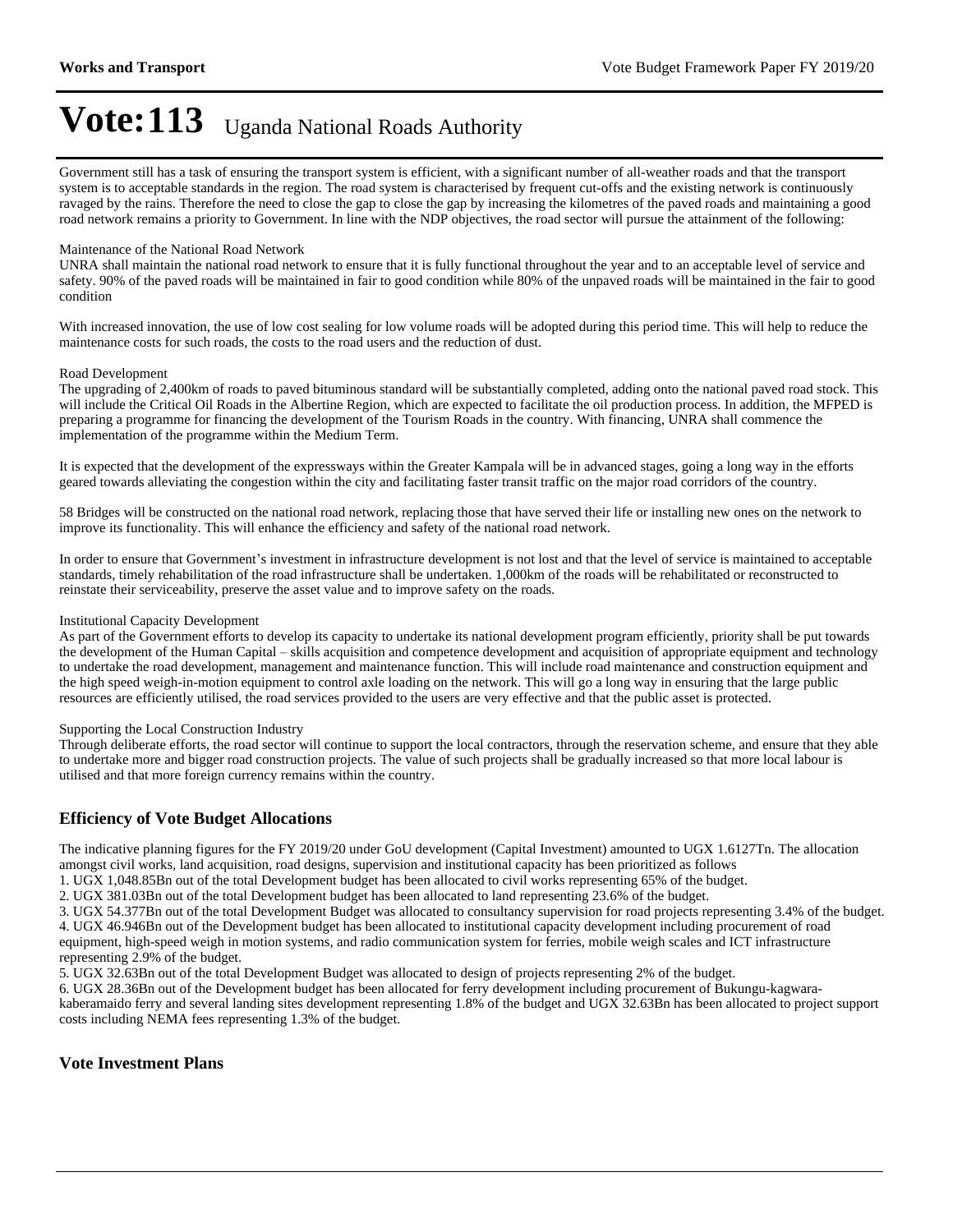ii) Rehabilitation of 332.4km including 150Km under OPRC.

v) Capacity Building: Procurement of Equipment & Machinery including radio tower communication equipment, mobile scales,

high speed weigh in motion systems at Magamaga and Lukaya

vi) Road Maintenance, construction, ICT Equipment including Axle load control systems

#### **Major Expenditure Allocations in the Vote for FY 2019/20**

i) Construction of 400km equivalent of roads

ii) Rehabilitation of 332.4km including 150Km under OPRC.

iii) Construction of 58 Bridges

iv) Acquisition of 1,250.7 hectares of land

v) Capacity Building: Procurement of Equipment & Machinery including radio tower communication equipment, mobile scales, high speed weigh in motion systems at Magamaga and Lukaya

vi) Road Maintenance, construction, ICT Equipment including Axle load control systems

### **V3: PROGRAMME OUTCOMES, OUTCOME INDICATORS AND PROPOSED BUDGET ALLOCATION**

 $N/A$ 

#### **Table V3.2: Past Expenditure Outturns and Medium Term Projections by Programme**

| Billion Uganda shillings                     | 2017/18        | 2018/19                                            |         | 2019-20       |           | <b>MTEF Budget Projections</b> |           |           |
|----------------------------------------------|----------------|----------------------------------------------------|---------|---------------|-----------|--------------------------------|-----------|-----------|
|                                              | <b>Outturn</b> | <b>Approved Spent By Proposed</b><br><b>Budget</b> | End O1  | <b>Budget</b> | 2020-21   | 2021-22                        | 2022-23   | 2023-24   |
| Vote: 113 Uganda National Roads Authority    |                |                                                    |         |               |           |                                |           |           |
| 51 National Roads Maintenance & Construction | 1.933.472      | 3.130.414                                          | 427.478 | 3.250.404     | 3.876.751 | 3.772.657                      | 3.658.470 | 2.076.334 |
| Total for the Vote                           | 1,933,472      | 3.130.414                                          | 427.478 | 3,250.404     | 3,876,751 | 3,772,657                      | 3.658.470 | 2.076.334 |

#### **V4: SUBPROGRAMME PAST EXPENDITURE OUTTURNS AND PROPOSED BUDGET ALLOCATIONS**

#### **Table V4.1: Past Expenditure Outturns and Medium Term Projections by SubProgramme**

| Billion Uganda shillings                                           | 2017/18        | <b>FY 2018/19</b>     |                                          | 2019-20                    | <b>Medium Term Projections</b> |         |         |             |
|--------------------------------------------------------------------|----------------|-----------------------|------------------------------------------|----------------------------|--------------------------------|---------|---------|-------------|
|                                                                    | Outturn Budget | <b>Approved</b> Spent | $\mathbf{B}\mathbf{v}$<br><b>End Sep</b> | <b>Proposed</b><br> Budget | 2020-21                        | 2021-22 | 2022-23 | $2023 - 24$ |
| <b>Programme: 51 National Roads Maintenance &amp; Construction</b> |                |                       |                                          |                            |                                |         |         |             |
| 01 Finance and Administration                                      | 125.213        | 98.614                | 21.486                                   | 98.614                     | 106.295                        | 116.355 | 127.868 | 141.094     |
| 0265 Upgrade Atiak - Moyo-Afoji (104km)                            | 2.270          | 0.100                 | 0.000                                    | 0.000                      | 15.000                         | 10.000  | 10.000  | 10.000      |
| 0267 Improvement of Ferry Services                                 | 16.143         | 16.500                | 0.000                                    | 28.357                     | 40.000                         | 40.000  | 40.000  | 40.000      |
| 0952 Design Masaka-Bukakata road                                   | 1.000          | 46.755                | 0.000                                    | 71.732                     | 54.671                         | 75.258  | 25.000  | 25.000      |
| 0955 Upgrade Nyakahita-Ibanda-Fort Portal<br>(208km)               | 43.590         | 0.000                 | 0.000                                    | 0.000                      | 0.000                          | 0.000   | 0.000   | 0.000       |
| 0957 Design the New Nile Bridge at Jinja                           | 122.670        | 34.302                | 18.229                                   | 0.000                      | 0.000                          | 0.000   | 0.000   | 0.000       |
| 1031 Upgrade Gulu - Atiak - Bibia/ Nimule<br>(104km)               | 8.323          | 0.000                 | 4.392                                    | 0.000                      | 0.000                          | 0.000   | 0.000   | 0.000       |
| 1034 Design of Mukono-Katosi-Nyenga (72km)                         | 48.999         | 31.000                | 6.172                                    | 30.000                     | 5.000                          | 5.000   | 5.000   | 5.000       |
| 1035 Design Mpigi-Kabulasoka-Maddu (135 km)                        | 37.000         | 20.400                | 19.406                                   | 25.100                     | 1.000                          | 0.500   | 0.000   | 0.000       |

i) Construction of 400km equivalent of roads

iii) Construction of 58 Bridges

iv) Acquisition of 1,250.7 hectares of land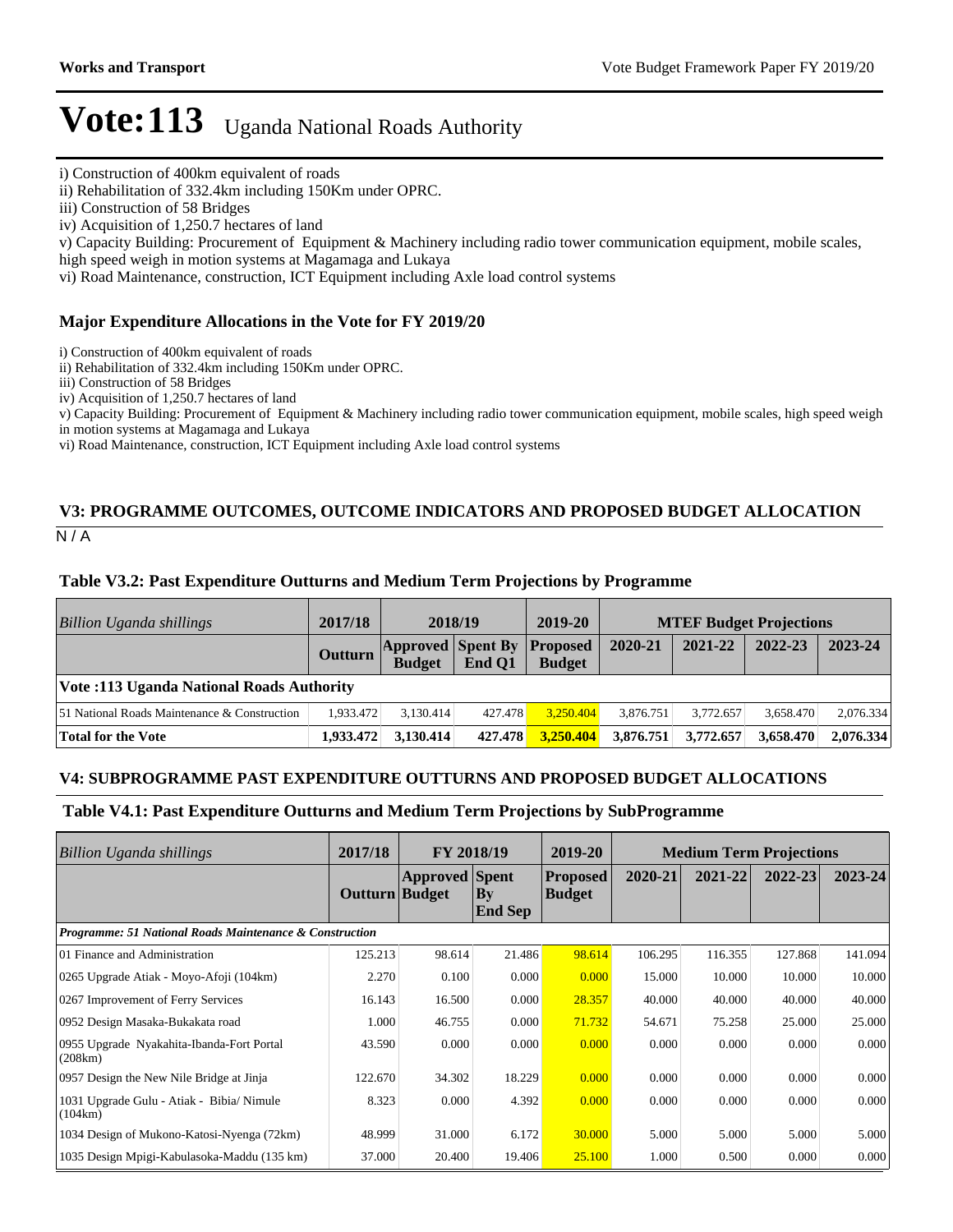| 1037 Upgrade Mbarara-Kikagata (70km)                              | 2.000   | 0.000   | 0.000  | 0.000         | 0.000   | 0.000   | 0.000     | 0.000   |
|-------------------------------------------------------------------|---------|---------|--------|---------------|---------|---------|-----------|---------|
| 1038 Design Ntungamo-Mirama Hills (37km)                          | 15.106  | 4.060   | 1.087  | 2.150         | 0.500   | 0.500   | 0.000     | 0.000   |
| 1040 Design Kapchorwa-Suam road (77km)                            | 6.300   | 132.879 | 1.508  | <u>75.265</u> | 63.020  | 10.538  | 10.000    | 10.000  |
| 1041 Design Kyenjojo-Hoima-Masindi-Kigumba<br>(238km)             | 68.752  | 87.218  | 13.417 | 6.000         | 10.000  | 10.000  | 10.000    | 10.000  |
| 1042 Design Nyendo - Sembabule (48km)                             | 26.500  | 0.000   | 0.000  | 23.536        | 0.000   | 0.000   | 0.000     | 0.000   |
| 1044 Design Ishaka-Kagamba (35km)                                 | 5.900   | 0.000   | 0.000  | 0.000         | 0.000   | 0.000   | 0.000     | 0.000   |
| 1056 Transport Corridor Project                                   | 332.307 | 392.900 | 61.943 | 361.038       | 500.000 | 550.000 | 550.000   | 550.000 |
| 1105 Road Sector Institu. Capacity Dev. Proj.                     | 53.269  | 0.000   | 0.000  | 0.000         | 0.000   | 0.000   | 0.000     | 0.000   |
| 1158 Reconstruction of Mbarara-Katuna road (155<br>$Km$ )         | 86.509  | 0.000   | 0.000  | 0.000         | 0.000   | 0.000   | 0.000     | 0.000   |
| 1176 Hoima-Wanseko Road (83Km)                                    | 34.859  | 543.592 | 0.665  | 671.997       | 907.445 | 751.520 | 1,726.361 | 150.000 |
| 1180 Kampala Entebbe Express Highway                              | 120.865 | 113.004 | 0.600  | 18.035        | 4.000   | 1.000   | 0.500     | 0.000   |
| 1274 Musita-Lumino-Busia/Majanji Road                             | 50.200  | 34.000  | 24.884 | 33.000        | 35.000  | 35.000  | 5.000     | 2.000   |
| 1275 Olwiyo-Gulu-Kitgum Road                                      | 120.799 | 45.830  | 22.219 | 30.430        | 20.000  | 20.000  | 7.000     | 3.000   |
| 1276 Mubende-Kakumiro-Kagadi Road                                 | 80.000  | 74.000  | 24.626 | 63.000        | 63.000  | 63.000  | 20.000    | 5.000   |
| 1277 Kampala Northern Bypass Phase 2                              | 54.659  | 103.234 | 12.893 | 75.000        | 100.000 | 80.000  | 80.000    | 1.000   |
| 1278 Kampala-Jinja Expressway                                     | 125.990 | 1.500   | 0.000  | 340.555       | 454.963 | 742.359 | 0.000     | 0.000   |
| 1279 Seeta-Kyaliwajjala-Matugga-Wakiso-Buloba-<br>Nsangi          | 0.000   | 0.000   | 0.000  | 20.854        | 40.750  | 40.750  | 50.000    | 50.000  |
| 1280 Najjanankumbi-Busabala Road and Nambole-<br>Namilyango-Seeta | 0.000   | 0.000   | 0.000  | 15.854        | 30.750  | 35.750  | 50.000    | 50.000  |
| 1281 Tirinyi-Pallisa-Kumi/Kamonkoli Road                          | 8.977   | 122.104 | 5.105  | 105.220       | 181.457 | 145.623 | 0.000     | 0.000   |
| 1310 Albertine Region Sustainable Development<br>Project          | 127.882 | 62.019  | 6.200  | 12.734        | 1.000   | 0.500   | 0.000     | 0.000   |
| 1311 Upgrading Rukungiri-Kihihi-Ishasha/Kanungu<br>Road           | 7.000   | 42.913  | 0.002  | 54.641        | 45.000  | 45.000  | 50.000    | 55.000  |
| 1312 Upgrading Mbale-Bubulo-Lwakhakha Road                        | 41.387  | 47.502  | 6.701  | 33.335        | 15.000  | 15.000  | 7.000     | 3.000   |
| 1313 North Eastern Road-Corridor Asset<br>Management Project      | 2.649   | 140.186 | 0.282  | 79.986        | 45.661  | 38.628  | 44.001    | 25.000  |
| 1319 Kampala Flyover                                              | 25.000  | 115.504 | 0.000  | 58.841        | 0.000   | 0.000   | 0.000     | 0.000   |
| 1320 Construction of 66 Selected Bridges                          | 38.753  | 32.200  | 5.289  | 80.300        | 120.000 | 120.000 | 120.000   | 120.000 |
| 1322 Upgrading of Muyembe-Nakapiripirit (92 km)                   | 1.990   | 84.295  | 0.000  | 40.675        | 45.000  | 45.000  | 55.000    | 55.000  |
| 1402 Rwenkunye- Apac- Lira-Acholibur road                         | 12.600  | 9.750   | 0.000  | 70.351        | 196.653 | 179.751 | 35.000    | 50.000  |
| 1403 Soroti-Katakwi-Moroto-Lokitonyala road                       | 68.804  | 140.000 | 62.478 | 137.500       | 14.500  | 15.000  | 20.000    | 30.000  |
| 1404 Kibuye- Busega- Mpigi                                        | 36.453  | 188.986 | 0.000  | 123.711       | 160.195 | 42.884  | 0.000     | 0.000   |
| 1445 Masindi-Biiso Road (54km)                                    | 18.349  | 0.000   | 0.000  | 0.000         | 0.000   | 0.000   | 0.000     | 0.000   |
| 1446 Masindi-Bugungu via Murchison Falls<br>National Park (80km)  | 17.992  | 0.000   | 0.000  | 0.000         | 0.000   | 0.000   | 0.000     | 0.000   |
| 1447 Kaseeta-Lwera via Bugoma Forest (16km)                       | 5.203   | 0.000   | 0.000  | 0.000         | 0.000   | 0.000   | 0.000     | 0.000   |
| 1448 Wanseko-Bugungu Road (23km)                                  | 9.649   | 0.000   | 0.000  | 0.000         | 0.000   | 0.000   | 0.000     | 0.000   |
| 1449 Buhimba-Nalweyo-Kakindu-Kakumiro Road<br>(100km)             | 23.963  | 0.000   | 0.000  | 0.000         | 0.000   | 0.000   | 0.000     | 0.000   |
| 1450 Lusalira-Nkonge-Ssembabule (97km)                            | 23.248  | 0.000   | 0.000  | 0.000         | 0.000   | 0.000   | 0.000     | 0.000   |
| 1451 Kabale-Kiziranfumbi Road (30km)                              | 8.065   | 0.000   | 0.000  | 0.000         | 0.000   | 0.000   | 0.000     | 0.000   |
| 1452 Kyotera-Rakai Road (20km)                                    | 9.666   | 0.000   | 0.000  | 0.000         | 0.000   | 0.000   | 0.000     | 0.000   |
| 1453 Tangi Gate Bridge                                            | 3.317   | 0.000   | 0.000  | 0.000         | 0.000   | 0.000   | 0.000     | 0.000   |
| 1454 Bridge After Paraa Crossing                                  | 2.700   | 0.000   | 0.000  | 0.000         | 0.000   | 0.000   | 0.000     | 0.000   |
| 1455 Hohwa-Nyairongo-Kyarushesha (25km)                           | 7.171   | 0.000   | 0.000  | 0.000         | 0.000   | 0.000   | 0.000     | 0.000   |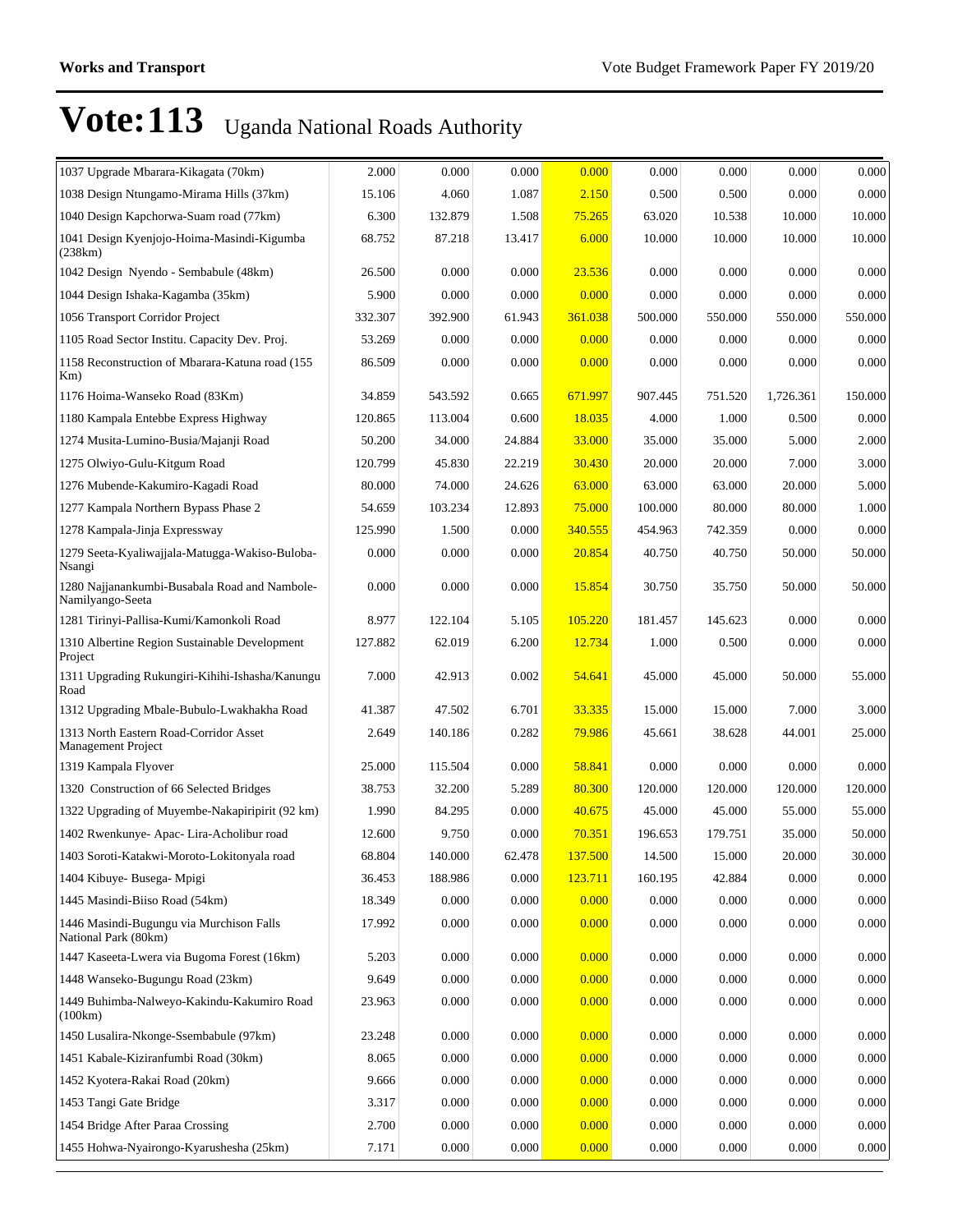| 1490 Luwero- Butalangu             | 9.000     | 45.008    | 0.000   | 28.852    | 41.650    | 15.000    | 25,000    | 25.000    |
|------------------------------------|-----------|-----------|---------|-----------|-----------|-----------|-----------|-----------|
| 1501 Bugungu-Buliisa Road          | 4.500     | 0.000     | 0.000   | 0.000     | 0.000     | 0.000     | 0.000     | 0.000     |
| 1502 Kabwoya-Buhuka Road           | 4.500     | 0.000     | 0.000   | 0.000     | 0.000     | 0.000     | 0.000     | 0.000     |
| 1503 Karugutu-Ntoroko Road         | 6.300     | 0.000     | 0.000   | 2.000     | 11.740    | 11.000    | 15.000    | 15.000    |
| 1506 Land Acquisition              | 0.000     | 249.660   | 107.204 | 384.875   | 500,000   | 464.240   | 523.240   | 598.740   |
| 1510 UNRA Retooling Project        | 0.000     | 70.400    | 0.689   | 46.866    | 47.500    | 47.500    | 47.500    | 47.500    |
| <b>Total For the Programme: 51</b> | 2.114.342 | 3.130.414 | 427.478 | 3.250.404 | 3.876.751 | 3.772.657 | 3.658.470 | 2,076.334 |
| <b>Total for the Vote:113</b>      | 2,114,342 | 3.130.414 | 427.478 | 3.250.404 | 3.876.751 | 3,772,657 | 3,658,470 | 2,076.334 |

#### **Table V4.2: Key Changes in Vote Resource Allocation**

| Major changes in resource allocation over and above the<br>previous financial year | Justification for proposed Changes in Expenditure and<br><b>Outputs</b>                                                                                                                                                                                                |  |  |
|------------------------------------------------------------------------------------|------------------------------------------------------------------------------------------------------------------------------------------------------------------------------------------------------------------------------------------------------------------------|--|--|
| <b>Vote :113 Uganda National Roads Authority</b>                                   |                                                                                                                                                                                                                                                                        |  |  |
| Programme: 51 Uganda National Roads Authority                                      |                                                                                                                                                                                                                                                                        |  |  |
| <b>Output: 71 Acquisition of Land by Government</b>                                |                                                                                                                                                                                                                                                                        |  |  |
| Change in Allocation (UShs Bn):<br>134.166                                         | There has been an increase in land acquisition budget to cater<br>for the new projects that are expected to be signed under this<br>FY and the subsequent FYs. Most of these new projects are<br>externally financed with conditions to have 100% land<br>acquired.    |  |  |
| <b>Output: 74 Major Bridges</b>                                                    |                                                                                                                                                                                                                                                                        |  |  |
| Change in Allocation (UShs Bn):<br>72.640                                          | There are a number of contracts for construction of bridges<br>that are scheduled for implemented under the FY 2019/20.<br>This explains the increase in budget allocation. In addition,<br>there is an allocation for the construction of Kampala Flyover<br>project. |  |  |
| <b>Output: 77 Purchase of Specialised Machinery &amp; Equipment</b>                |                                                                                                                                                                                                                                                                        |  |  |
| Change in Allocation (UShs Bn):<br>(14.120)                                        | UNRA has been procuring equipment for road maintenance<br>interventions in a phased manner over the previous FYs.<br>Majority of the equipment have been procured in the current<br>FY 2018/19. Therefore, this explains the reduction in budget<br>allocation.        |  |  |

#### **Table V4.3: Major Capital Investment (Capital Purchases outputs over 0.5Billion)**

| <b>FY 2018/19</b>                                                                             | <b>FY 2019/20</b>                          |  |  |  |  |
|-----------------------------------------------------------------------------------------------|--------------------------------------------|--|--|--|--|
| <b>Appr. Budget and Planned Outputs</b><br><b>Expenditures and Achievements</b><br>by end Sep | <b>Proposed Budget and Planned Outputs</b> |  |  |  |  |
| Vote 113 Uganda National Roads Authority                                                      |                                            |  |  |  |  |
| Programme : 51 National Roads Maintenance $\&$ Construction                                   |                                            |  |  |  |  |
| Project : 0267 Improvement of Ferry Services                                                  |                                            |  |  |  |  |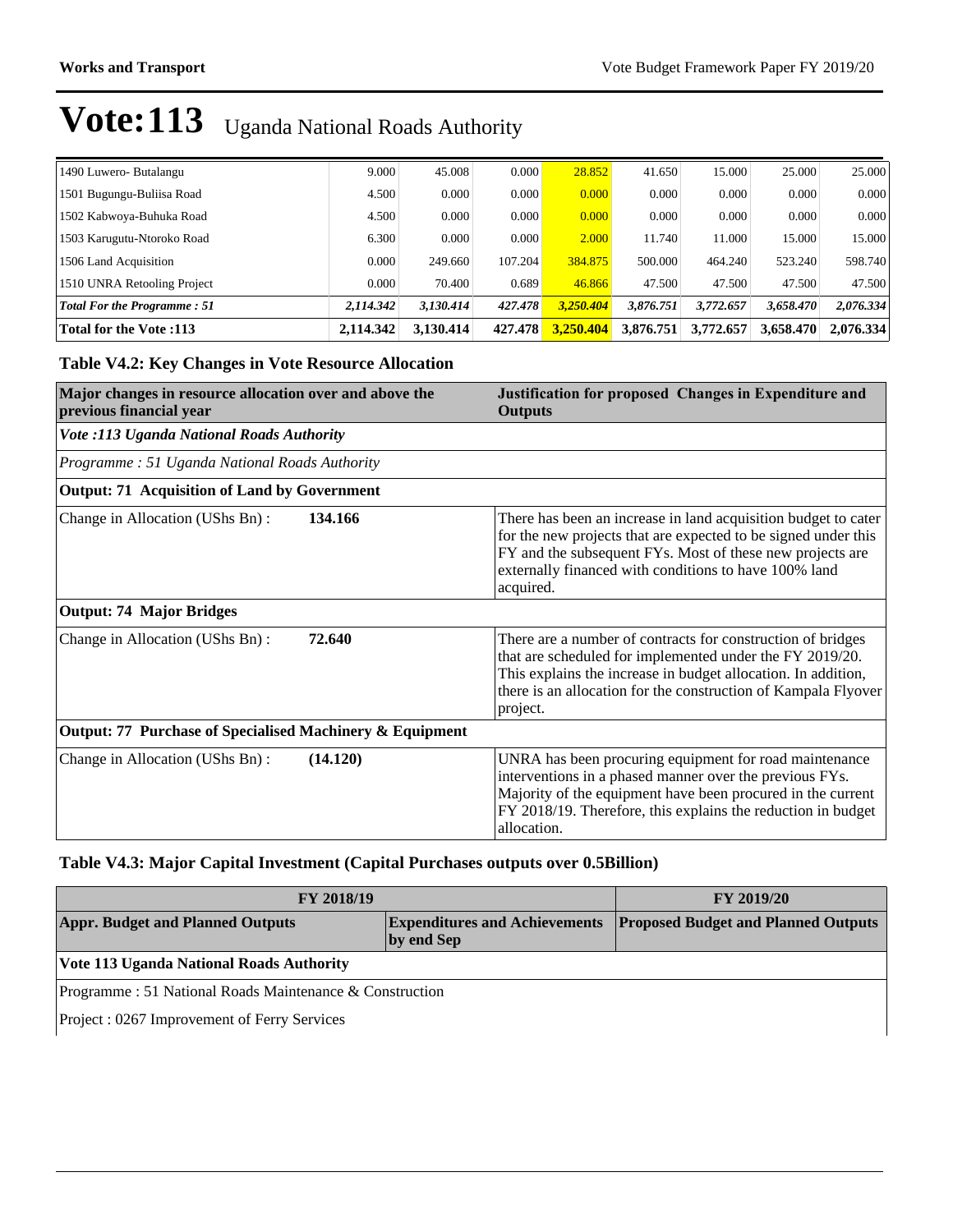### **Output: 77 Purchase of Specialised Machinery & Equipment**

| Procurement of Bukungu-Kagwala-Kaberamaido<br>(BKK) Ferry               |        | Kiyindi – Buvuma ferry: The<br>administrative review for the ferry<br>was completed. The evaluation<br>report for the ferry were submitted<br>to the funders for approval.<br>Buyende-Kasilo-Kaberamaido<br>(BKK) Project: Procurement of<br>Ferry Services equipment is under<br>re-tender and was advertised on 28<br>September 2018. Rehabilitation of<br>the Former Bukakata Ferry:<br>Procurement of contractor is in the<br>final stages with the Contract to be<br>signed by BEB on 01 October<br>2018. The ferry repairs expected to<br>start in October 2018. Sigulu Ferry<br>(Lake Victoria): The ferry<br>construction commenced in August<br>2018 for a period of seven months<br>to February 2019. The construction<br>site for the ferry is in Jinja. The<br>design review process is underway<br>and 90% of drawings have been<br>approved. | 1) Construction of BKK ferry<br>substantially completed.                                                                                                                                    |
|-------------------------------------------------------------------------|--------|------------------------------------------------------------------------------------------------------------------------------------------------------------------------------------------------------------------------------------------------------------------------------------------------------------------------------------------------------------------------------------------------------------------------------------------------------------------------------------------------------------------------------------------------------------------------------------------------------------------------------------------------------------------------------------------------------------------------------------------------------------------------------------------------------------------------------------------------------------|---------------------------------------------------------------------------------------------------------------------------------------------------------------------------------------------|
| <b>Total Output Cost(Ushs</b><br>Thousand):                             | 12.100 | 0.000                                                                                                                                                                                                                                                                                                                                                                                                                                                                                                                                                                                                                                                                                                                                                                                                                                                      | <b>14.000</b>                                                                                                                                                                               |
| Gou Dev't:                                                              | 12.100 | 0.000                                                                                                                                                                                                                                                                                                                                                                                                                                                                                                                                                                                                                                                                                                                                                                                                                                                      | 14.000                                                                                                                                                                                      |
| Ext Fin:                                                                | 0.000  | 0.000                                                                                                                                                                                                                                                                                                                                                                                                                                                                                                                                                                                                                                                                                                                                                                                                                                                      | 0.000                                                                                                                                                                                       |
| $A.I.A$ :                                                               | 0.000  | 0.000                                                                                                                                                                                                                                                                                                                                                                                                                                                                                                                                                                                                                                                                                                                                                                                                                                                      | 0.000                                                                                                                                                                                       |
| Output: 80 National Road Construction/Rehabilitation (Bitumen Standard) |        |                                                                                                                                                                                                                                                                                                                                                                                                                                                                                                                                                                                                                                                                                                                                                                                                                                                            |                                                                                                                                                                                             |
| Reviewed and approved ferry designs, supervision<br>of ferry works      |        | Kiyindi – Buvuma ferry landing<br>site construction: The evaluation<br>report for the landing sites were<br>submitted to the funders for<br>approval. Design and Build of<br>Wanseko Landing Site: BEB notice<br>was displayed in July 2018. Draft<br>contract sent to Solicitor General<br>for approval. Due diligence to be<br>completed by 12 October 2018.<br>Buyende-Kasilo-Kaberamaido<br>(BKK) Project: Procurement for<br>Landing site development is at<br>evaluation stage.                                                                                                                                                                                                                                                                                                                                                                      | 1) BKK ferry landing sites substantially<br>completed<br>2) Sigulu ferry landing sites substantially<br>completed<br>3) Construction of slipway at Lake<br>Victoria substantially completed |
| <b>Total Output Cost(Ushs</b><br>Thousand):                             | 4.400  | 0.000                                                                                                                                                                                                                                                                                                                                                                                                                                                                                                                                                                                                                                                                                                                                                                                                                                                      | 14.357                                                                                                                                                                                      |
| Gou Dev't:                                                              | 4.400  | 0.000                                                                                                                                                                                                                                                                                                                                                                                                                                                                                                                                                                                                                                                                                                                                                                                                                                                      | 14.357                                                                                                                                                                                      |
| Ext Fin:                                                                | 0.000  | 0.000                                                                                                                                                                                                                                                                                                                                                                                                                                                                                                                                                                                                                                                                                                                                                                                                                                                      | 0.000                                                                                                                                                                                       |
| A.I.A:                                                                  | 0.000  | 0.000                                                                                                                                                                                                                                                                                                                                                                                                                                                                                                                                                                                                                                                                                                                                                                                                                                                      | 0.000                                                                                                                                                                                       |
| Project: 0952 Design Masaka-Bukakata road                               |        |                                                                                                                                                                                                                                                                                                                                                                                                                                                                                                                                                                                                                                                                                                                                                                                                                                                            |                                                                                                                                                                                             |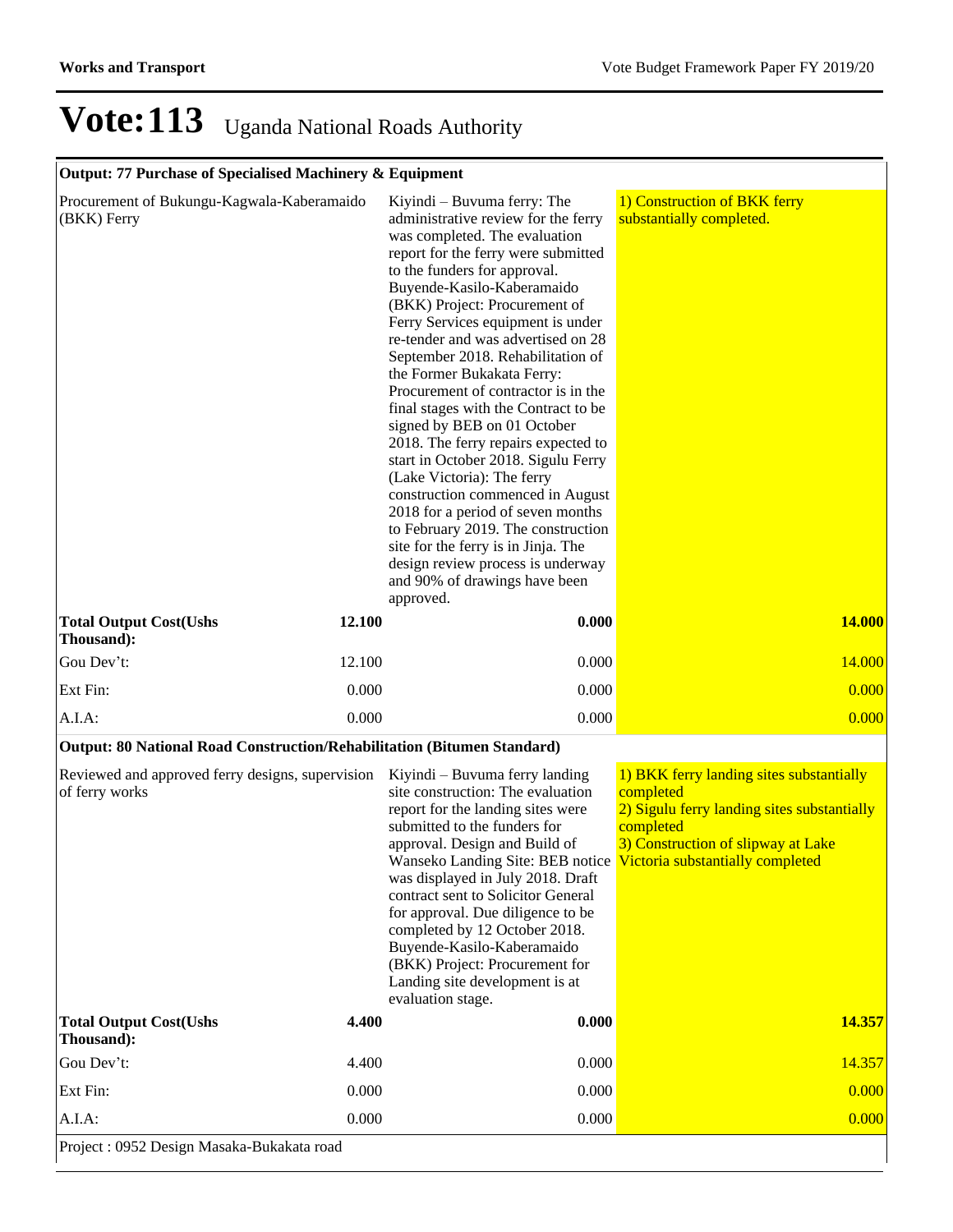| Output: 80 National Road Construction/Rehabilitation (Bitumen Standard) |        |                                                                                                                                                                                                                                                                                                                                                                                                                                                                                                                                                                                                     |                                                                                       |
|-------------------------------------------------------------------------|--------|-----------------------------------------------------------------------------------------------------------------------------------------------------------------------------------------------------------------------------------------------------------------------------------------------------------------------------------------------------------------------------------------------------------------------------------------------------------------------------------------------------------------------------------------------------------------------------------------------------|---------------------------------------------------------------------------------------|
| 30 Km-equivalents constructed                                           |        | Masaka-Bukakata road (41km):<br>The contract for civil works was<br>signed on 17th September 2018.<br>The Design Review and<br><b>Construction Supervision</b><br>Consultant is currently undertaking<br>design review                                                                                                                                                                                                                                                                                                                                                                              | Number of 21km equivalents upgraded on<br>Masaka-Bukakata road                        |
| <b>Total Output Cost(Ushs</b><br>Thousand):                             | 46.755 | 0.000                                                                                                                                                                                                                                                                                                                                                                                                                                                                                                                                                                                               | 71.732                                                                                |
| Gou Dev't:                                                              | 5.200  | 0.000                                                                                                                                                                                                                                                                                                                                                                                                                                                                                                                                                                                               | 30.100                                                                                |
| Ext Fin:                                                                | 41.555 | 0.000                                                                                                                                                                                                                                                                                                                                                                                                                                                                                                                                                                                               | 41.632                                                                                |
| A.I.A:                                                                  | 0.000  | 0.000                                                                                                                                                                                                                                                                                                                                                                                                                                                                                                                                                                                               | 0.000                                                                                 |
| Project: 0957 Design the New Nile Bridge at Jinja                       |        |                                                                                                                                                                                                                                                                                                                                                                                                                                                                                                                                                                                                     |                                                                                       |
| <b>Output: 74 Major Bridges</b>                                         |        |                                                                                                                                                                                                                                                                                                                                                                                                                                                                                                                                                                                                     |                                                                                       |
| 25 Percent of Bridge works completed                                    |        | 16.94% physical progress has been<br>attained during quarter one.<br>Overall, 98.046% cumulative<br>physical progress was attained as at<br>end of quarter one. Asphalt<br>pavement works for the main<br>carriageways have been completed<br>with asphalt on the walkways<br>ongoing. All the street lighting<br>poles have been installed with all<br>the lights fixed in place including<br>the 360 degree round camera on the<br>bridge. The Installation of weigh in<br>motion system are ongoing with<br>gantry installed and installation of<br>pavement inbuilt sensors are in<br>progress. |                                                                                       |
| <b>Total Output Cost(Ushs</b><br>Thousand):                             | 34.302 | 18.229                                                                                                                                                                                                                                                                                                                                                                                                                                                                                                                                                                                              | 0.000                                                                                 |
| Gou Dev't:                                                              | 0.300  | 0.068                                                                                                                                                                                                                                                                                                                                                                                                                                                                                                                                                                                               | 0.000                                                                                 |
| Ext Fin:                                                                | 34.002 | 18.161                                                                                                                                                                                                                                                                                                                                                                                                                                                                                                                                                                                              | 0.000                                                                                 |
| A.I.A:                                                                  | 0.000  | 0.000                                                                                                                                                                                                                                                                                                                                                                                                                                                                                                                                                                                               | 0.000                                                                                 |
| Project: 1034 Design of Mukono-Katosi-Nyenga (72km)                     |        |                                                                                                                                                                                                                                                                                                                                                                                                                                                                                                                                                                                                     |                                                                                       |
| Output: 80 National Road Construction/Rehabilitation (Bitumen Standard) |        |                                                                                                                                                                                                                                                                                                                                                                                                                                                                                                                                                                                                     |                                                                                       |
| 3 Km-equivalents constructed and Payment of<br>Retention                |        | Mukono - Katosi/ nyenga: 5.93%<br>physical progress has been attained<br>during quarter one, representing<br>4.39 km-equivalents. Overall,<br>98.83% cumulative physical<br>progress was attained as at end of<br>quarter one, representing 73.13 km-<br>equivalents                                                                                                                                                                                                                                                                                                                                | 1) 7km equivalents upgraded on Nyenga-<br>Njeru road section<br>2) Final account paid |
| <b>Total Output Cost(Ushs</b><br>Thousand):                             | 31.000 | 6.172                                                                                                                                                                                                                                                                                                                                                                                                                                                                                                                                                                                               | <b>30.000</b>                                                                         |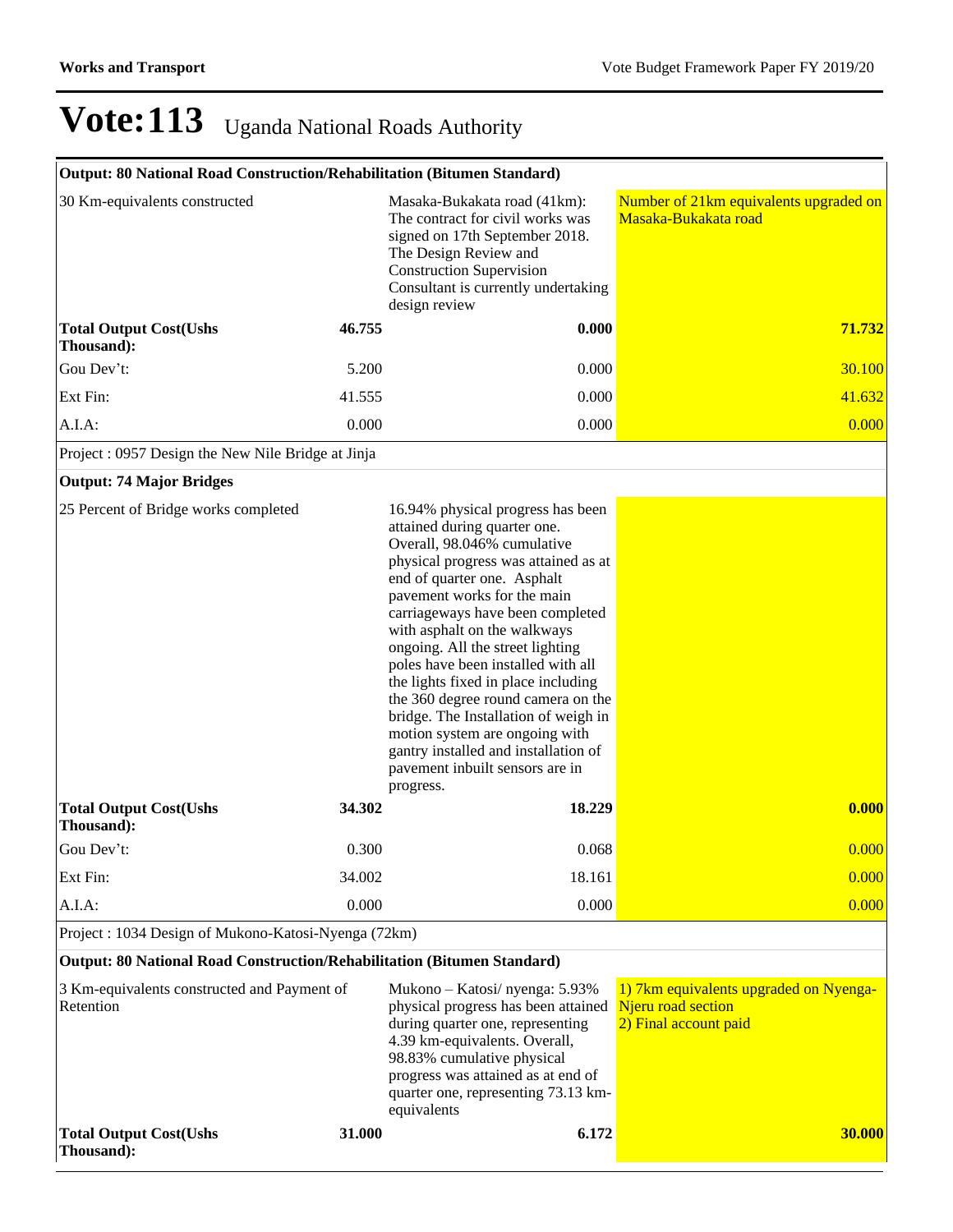| Gou Dev't:                                                              | 31.000 | 6.172                                                                                                                                                                                                                                                                                                                                                                                                                                                                                                                                                                                                                                                                    | 30.000                                                                                                   |  |  |  |  |  |
|-------------------------------------------------------------------------|--------|--------------------------------------------------------------------------------------------------------------------------------------------------------------------------------------------------------------------------------------------------------------------------------------------------------------------------------------------------------------------------------------------------------------------------------------------------------------------------------------------------------------------------------------------------------------------------------------------------------------------------------------------------------------------------|----------------------------------------------------------------------------------------------------------|--|--|--|--|--|
| Ext Fin:                                                                | 0.000  | 0.000                                                                                                                                                                                                                                                                                                                                                                                                                                                                                                                                                                                                                                                                    | 0.000                                                                                                    |  |  |  |  |  |
| A.I.A.                                                                  | 0.000  | 0.000                                                                                                                                                                                                                                                                                                                                                                                                                                                                                                                                                                                                                                                                    | 0.000                                                                                                    |  |  |  |  |  |
| Project: 1035 Design Mpigi-Kabulasoka-Maddu (135 km)                    |        |                                                                                                                                                                                                                                                                                                                                                                                                                                                                                                                                                                                                                                                                          |                                                                                                          |  |  |  |  |  |
| Output: 80 National Road Construction/Rehabilitation (Bitumen Standard) |        |                                                                                                                                                                                                                                                                                                                                                                                                                                                                                                                                                                                                                                                                          |                                                                                                          |  |  |  |  |  |
| Payment of Retention                                                    |        | Mpigi - Kanoni Road (64 km):<br>Overall, 99.05 % cumulative<br>physical progress was attained as at<br>end of quarter one, representing<br>63.92 km-equivalents. The project<br>has been substantially completed<br>and a substantial completion<br>certificate issued on 30th<br>September 2018. Defects Liability<br>Period is going on. Payment of<br>Retention is going on.<br>Kanoni - Sembabule - Villa Maria<br>(110km): 5.22% physical progress<br>has been attained during quarter<br>one, representing 5.74 km-<br>equivalents. Overall, 89.74%<br>cumulative physical progress was<br>attained as at end of quarter one,<br>representing 98.71 km-equivalents | Final account for Kanoni - Sembabule -<br>Villa Maria road paid                                          |  |  |  |  |  |
| <b>Total Output Cost(Ushs</b><br>Thousand):                             | 20.400 | 19.406                                                                                                                                                                                                                                                                                                                                                                                                                                                                                                                                                                                                                                                                   | 25.100                                                                                                   |  |  |  |  |  |
| Gou Dev't:                                                              | 20.400 | 19.406                                                                                                                                                                                                                                                                                                                                                                                                                                                                                                                                                                                                                                                                   | 25.100                                                                                                   |  |  |  |  |  |
| Ext Fin:                                                                | 0.000  | 0.000                                                                                                                                                                                                                                                                                                                                                                                                                                                                                                                                                                                                                                                                    | 0.000                                                                                                    |  |  |  |  |  |
|                                                                         |        |                                                                                                                                                                                                                                                                                                                                                                                                                                                                                                                                                                                                                                                                          |                                                                                                          |  |  |  |  |  |
| A.I.A:                                                                  | 0.000  | 0.000                                                                                                                                                                                                                                                                                                                                                                                                                                                                                                                                                                                                                                                                    | 0.000                                                                                                    |  |  |  |  |  |
| Project: 1038 Design Ntungamo-Mirama Hills (37km)                       |        |                                                                                                                                                                                                                                                                                                                                                                                                                                                                                                                                                                                                                                                                          |                                                                                                          |  |  |  |  |  |
| Output: 80 National Road Construction/Rehabilitation (Bitumen Standard) |        |                                                                                                                                                                                                                                                                                                                                                                                                                                                                                                                                                                                                                                                                          |                                                                                                          |  |  |  |  |  |
| Payment of Retention                                                    |        | Overall, 100% cumulative physical roads upgraded<br>progress was attained as at end of<br>quarter one, representing 37 km-<br>equivalents. Project attained<br>substantial completion and is under<br>Defects Liability Period.<br>Payment of Retention is going on                                                                                                                                                                                                                                                                                                                                                                                                      | Ntungamo – Mirama Hills (37km): $\boxed{1}$ 2.4 km equivalents of Kyamate town<br>2) Final accounts paid |  |  |  |  |  |
| <b>Total Output Cost(Ushs</b><br>Thousand):                             | 4.060  | 1.087                                                                                                                                                                                                                                                                                                                                                                                                                                                                                                                                                                                                                                                                    | 2.150                                                                                                    |  |  |  |  |  |
| Gou Dev't:                                                              | 4.060  | 0.481                                                                                                                                                                                                                                                                                                                                                                                                                                                                                                                                                                                                                                                                    | 2.150                                                                                                    |  |  |  |  |  |
| Ext Fin:                                                                | 0.000  | 0.605                                                                                                                                                                                                                                                                                                                                                                                                                                                                                                                                                                                                                                                                    | 0.000                                                                                                    |  |  |  |  |  |
| A.I.A:                                                                  | 0.000  | 0.000                                                                                                                                                                                                                                                                                                                                                                                                                                                                                                                                                                                                                                                                    | 0.000                                                                                                    |  |  |  |  |  |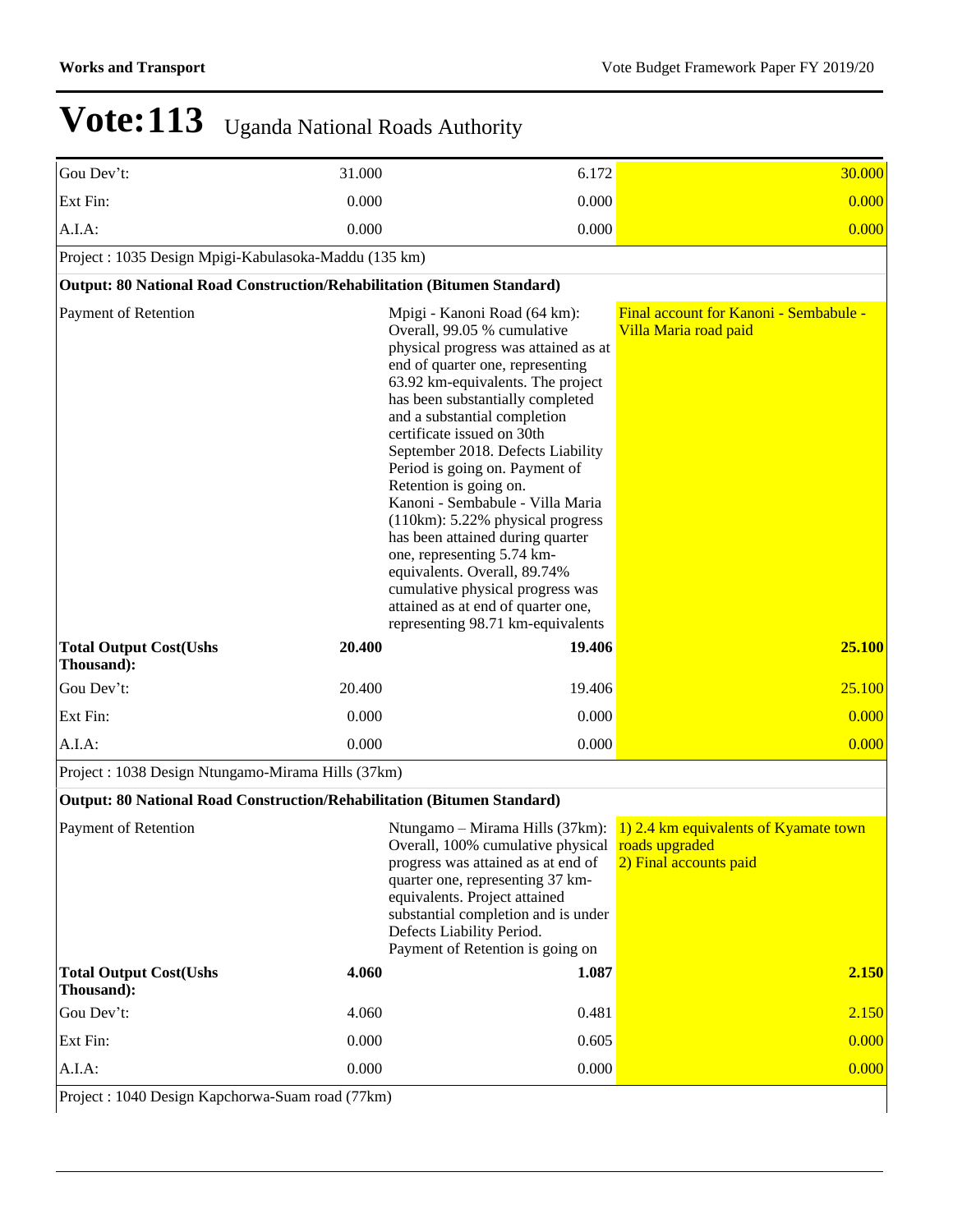| Output: 80 National Road Construction/Rehabilitation (Bitumen Standard) |         |                                                                                                                                                                                                                                                                                                                                                                                                                                                                                                                                      |                                                                  |
|-------------------------------------------------------------------------|---------|--------------------------------------------------------------------------------------------------------------------------------------------------------------------------------------------------------------------------------------------------------------------------------------------------------------------------------------------------------------------------------------------------------------------------------------------------------------------------------------------------------------------------------------|------------------------------------------------------------------|
| 15 Km-equivalents constructed                                           |         | The Civil Works contract was<br>signed on 7 May 2018. Design<br>Review and Supervision<br><b>Consultancy Services commenced</b><br>on 27 July 2018. Physical works to<br>commence on 1 October 2018<br>including mobilization and camp<br>site establishment.                                                                                                                                                                                                                                                                        | 20 km equivalents on Kapchorwa - Suam<br>upgraded                |
| <b>Total Output Cost(Ushs</b><br>Thousand):                             | 132.879 | 1.508                                                                                                                                                                                                                                                                                                                                                                                                                                                                                                                                | 75.265                                                           |
| Gou Dev't:                                                              | 6.300   | 1.508                                                                                                                                                                                                                                                                                                                                                                                                                                                                                                                                | 7.150                                                            |
| Ext Fin:                                                                | 126.579 | 0.000                                                                                                                                                                                                                                                                                                                                                                                                                                                                                                                                | 68.115                                                           |
| $A.I.A$ :                                                               | 0.000   | 0.000                                                                                                                                                                                                                                                                                                                                                                                                                                                                                                                                | 0.000                                                            |
| Project : 1041 Design Kyenjojo-Hoima-Masindi-Kigumba (238km)            |         |                                                                                                                                                                                                                                                                                                                                                                                                                                                                                                                                      |                                                                  |
| Output: 80 National Road Construction/Rehabilitation (Bitumen Standard) |         |                                                                                                                                                                                                                                                                                                                                                                                                                                                                                                                                      |                                                                  |
| 47 Km-equivalents constructed                                           |         | Bulima - Kabwoya (66 km): 6.44%<br>physical progress has been attained<br>during quarter one, representing<br>4.25 km-equivalents. Overall,<br>78.8% cumulative physical<br>progress was attained as at end of<br>quarter one, representing 52.02 km-<br>equivalents. Kigumba - Bulima (69<br>km): 6% physical progress has<br>been attained during quarter one,<br>representing 4.14 km-equivalents.<br>Overall, 6% cumulative physical<br>progress was attained as at end of<br>quarter one, representing 4.14 km-<br>equivalents. | 51 km equivalents on Kyenjojo-Hoima-<br>Masindi-Kigumba upgraded |
| <b>Total Output Cost(Ushs</b><br>Thousand):                             | 87.218  | 13.417                                                                                                                                                                                                                                                                                                                                                                                                                                                                                                                               | 6.000                                                            |
| Gou Dev't:                                                              | 6.700   | 1.477                                                                                                                                                                                                                                                                                                                                                                                                                                                                                                                                | 6.000                                                            |
| Ext Fin:                                                                | 80.518  | 11.939                                                                                                                                                                                                                                                                                                                                                                                                                                                                                                                               | 0.000                                                            |
| A.I.A.                                                                  | 0.000   | 0.000                                                                                                                                                                                                                                                                                                                                                                                                                                                                                                                                | 0.000                                                            |
| Project : 1042 Design Nyendo - Sembabule (48km)                         |         |                                                                                                                                                                                                                                                                                                                                                                                                                                                                                                                                      |                                                                  |
| Output: 80 National Road Construction/Rehabilitation (Bitumen Standard) |         |                                                                                                                                                                                                                                                                                                                                                                                                                                                                                                                                      |                                                                  |
|                                                                         |         |                                                                                                                                                                                                                                                                                                                                                                                                                                                                                                                                      | 18 km equivalents of town roads<br>upgraded.                     |
| <b>Total Output Cost(Ushs</b><br>Thousand):                             | 0.000   | 0.000                                                                                                                                                                                                                                                                                                                                                                                                                                                                                                                                | 23.536                                                           |
| Gou Dev't:                                                              | 0.000   | 0.000                                                                                                                                                                                                                                                                                                                                                                                                                                                                                                                                | 23.536                                                           |
| Ext Fin:                                                                | 0.000   | 0.000                                                                                                                                                                                                                                                                                                                                                                                                                                                                                                                                | 0.000                                                            |

A.I.A: 0.000 0.000 0.000

Project : 1056 Transport Corridor Project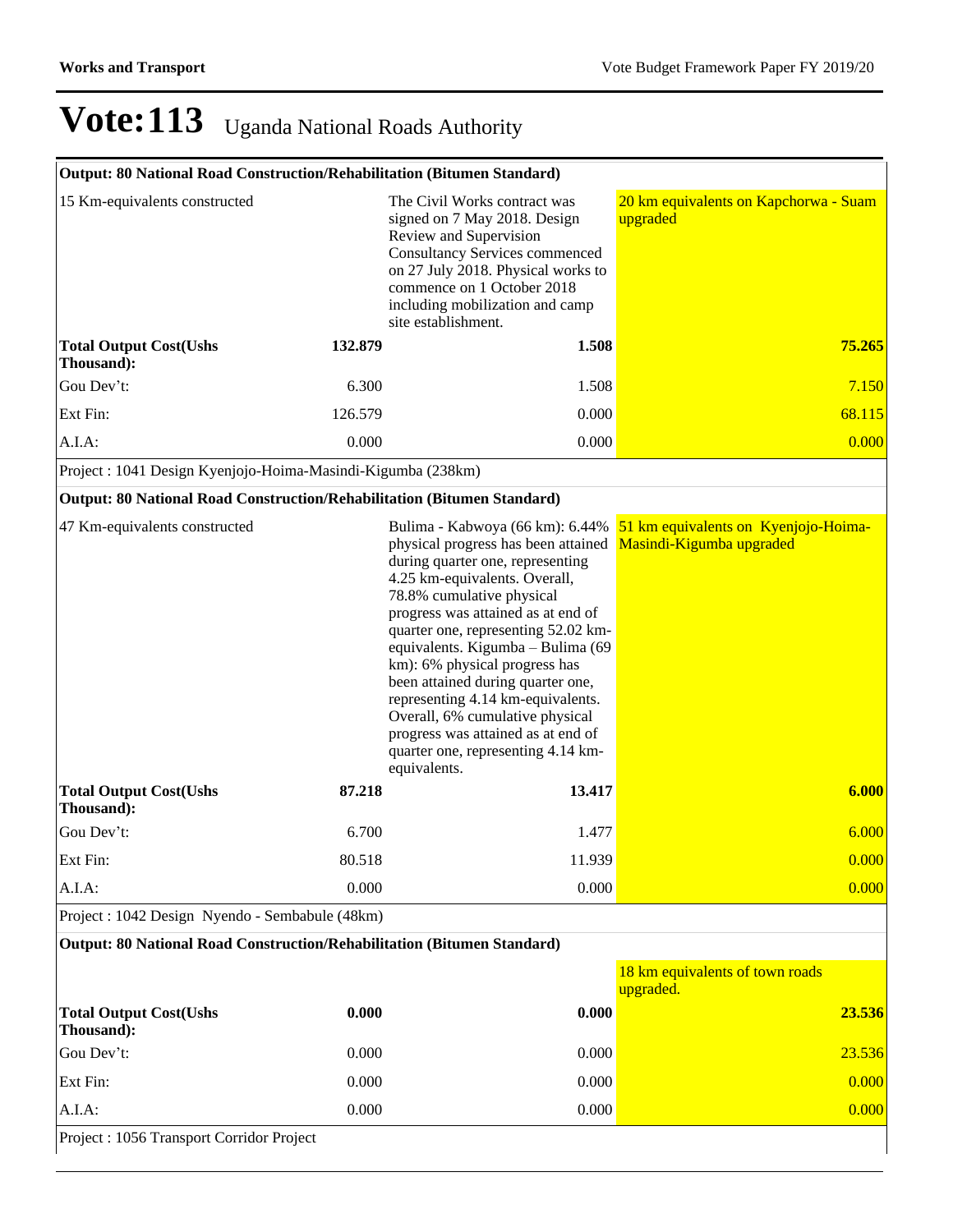#### **Output: 80 National Road Construction/Rehabilitation (Bitumen Standard)**

| 202 Km-equivalents constructed and Payment of<br>Retention | Nakalama - Tirinyi - Mbale<br>(102km): 8.69% physical progress<br>has been attained during quarter<br>one, representing 8.71 km-<br>equivalents. Nansana - Busunju<br>(Section 2: 18km): 13.7% physical<br>progress has been attained during<br>quarter one, representing 2.47 km-<br>equivalents. Fort Portal - Kyenjojo<br>(50km): 11.2% physical progress<br>has been attained during quarter<br>one, representing 5.6 km-<br>equivalents. Hima - Katunguru<br>(60km): 2.95% physical progress<br>has been attained during quarter<br>one, representing 1.71 km-<br>equivalents. Ishaka - Katunguru<br>(58km): 0.22% physical progress<br>has been attained during quarter<br>one, representing 0.13 km-<br>equivalents. Fort Portal - Hima<br>Road (55km): 1.25% physical<br>progress has been attained during<br>quarter one, representing 0.69 km-<br>equivalents. Kashenyi - Mitooma<br>(11.53 km): 36.6% physical<br>progress has been attained during<br>quarter one, representing 4.513 km-<br>equivalents. Kitala - Gerenge<br>(9km): 1.15% physical progress has<br>been attained during quarter one,<br>representing 0.115 km-equivalents.<br>Rushere - Nshwerenkye Road<br>(11.1km), Mukono - Kayunga -<br>Njeru (94km), Mbarara Bypass<br>(41km) and Namunsi -Sironko -<br>Muyembe - Kapchorwa (65km)<br>were substantially completed and<br>the projects are under Defects<br>Liability Period. Payments were<br>made for Environment Impact<br>Assessments and Design studies for<br>capital works | 1) 182km equivalents on transport<br>corridor projects rehabilitated/<br>reconstructed.<br>2) designs of road projects<br>3) Payment of NEMA Fees for various<br>projects<br>4) Payment of supervision consultants. |
|------------------------------------------------------------|---------------------------------------------------------------------------------------------------------------------------------------------------------------------------------------------------------------------------------------------------------------------------------------------------------------------------------------------------------------------------------------------------------------------------------------------------------------------------------------------------------------------------------------------------------------------------------------------------------------------------------------------------------------------------------------------------------------------------------------------------------------------------------------------------------------------------------------------------------------------------------------------------------------------------------------------------------------------------------------------------------------------------------------------------------------------------------------------------------------------------------------------------------------------------------------------------------------------------------------------------------------------------------------------------------------------------------------------------------------------------------------------------------------------------------------------------------------------------------------------------------------------|---------------------------------------------------------------------------------------------------------------------------------------------------------------------------------------------------------------------|
| <b>Total Output Cost(Ushs</b><br>386.052<br>Thousand):     | 61.283                                                                                                                                                                                                                                                                                                                                                                                                                                                                                                                                                                                                                                                                                                                                                                                                                                                                                                                                                                                                                                                                                                                                                                                                                                                                                                                                                                                                                                                                                                              | 352.742                                                                                                                                                                                                             |
| Gou Dev't:<br>386.052                                      | 61.283                                                                                                                                                                                                                                                                                                                                                                                                                                                                                                                                                                                                                                                                                                                                                                                                                                                                                                                                                                                                                                                                                                                                                                                                                                                                                                                                                                                                                                                                                                              | 352.742                                                                                                                                                                                                             |
| Ext Fin:<br>0.000                                          | 0.000                                                                                                                                                                                                                                                                                                                                                                                                                                                                                                                                                                                                                                                                                                                                                                                                                                                                                                                                                                                                                                                                                                                                                                                                                                                                                                                                                                                                                                                                                                               | 0.000                                                                                                                                                                                                               |
| 0.000<br>A.I.A:                                            | 0.000                                                                                                                                                                                                                                                                                                                                                                                                                                                                                                                                                                                                                                                                                                                                                                                                                                                                                                                                                                                                                                                                                                                                                                                                                                                                                                                                                                                                                                                                                                               | 0.000                                                                                                                                                                                                               |

Project : 1176 Hoima-Wanseko Road (83Km)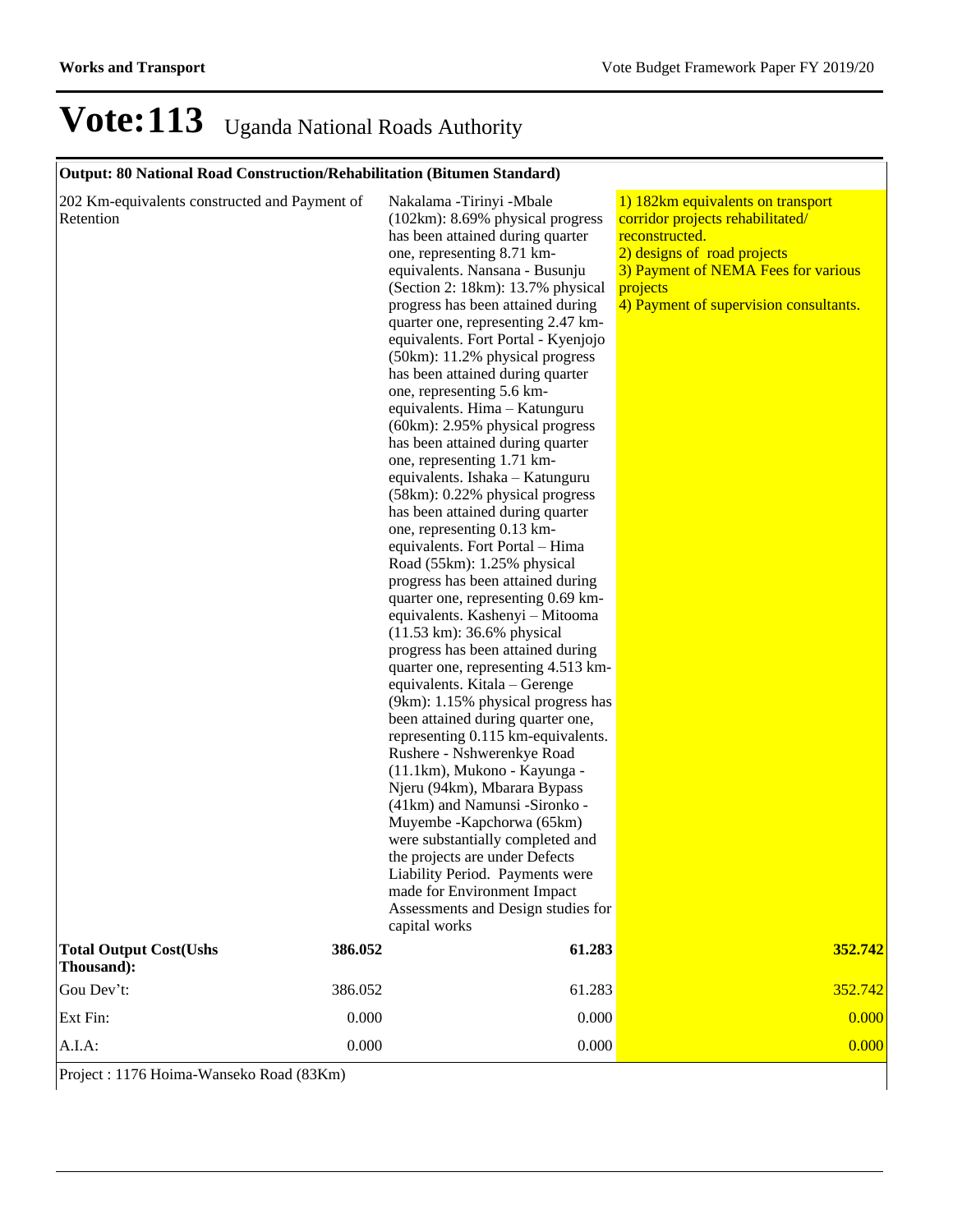### **Output: 80 National Road Construction/Rehabilitation (Bitumen Standard)**

| 97 Km-equivalents constructed                                           |         | Package 1, Masindi-Park Junction<br>and Paraa-Buliisa Roads (159km):<br>0.3% physical progress has been<br>attained during quarter one,<br>representing 0.477 km-equivalents.<br>Overall, 0.3% cumulative physical<br>progress was attained as at end of<br>quarter one, representing 0.477 km-<br>equivalents. Procurement of<br>Supervision consultant was<br>completed and contract signed on<br>21st September 2018. Package 2,<br>Hoima-Butiaba-Wanseko Road<br>$(111km)$ : 4.2% physical progress<br>has been attained during quarter<br>one, representing 4.66 km-<br>equivalents. Overall, 4.2%<br>cumulative physical progress was<br>attained as at end of quarter one,<br>representing 4.66 km-equivalents.<br>Package 3, Design & Build of<br>Buhimba-Nalweyo-Bulamagi &<br>Bulamagi-Igayaza-Kakumiro roads<br>(93km): 0.5% physical progress has<br>been attained during quarter one,<br>representing 0.465 km-equivalents.<br>Overall, 0.5% cumulative physical<br>progress was attained as at end of<br>quarter one, representing 0.465 km-<br>equivalents.<br>Procurement is still going on for<br>Critical Oil Roads Packages 4, 5<br>and 6. | 142 km equivalents on packages 1 - 5 of<br>critical oil roads upgraded. |
|-------------------------------------------------------------------------|---------|---------------------------------------------------------------------------------------------------------------------------------------------------------------------------------------------------------------------------------------------------------------------------------------------------------------------------------------------------------------------------------------------------------------------------------------------------------------------------------------------------------------------------------------------------------------------------------------------------------------------------------------------------------------------------------------------------------------------------------------------------------------------------------------------------------------------------------------------------------------------------------------------------------------------------------------------------------------------------------------------------------------------------------------------------------------------------------------------------------------------------------------------------------------|-------------------------------------------------------------------------|
| <b>Total Output Cost(Ushs</b><br>Thousand):                             | 540.309 | 0.000                                                                                                                                                                                                                                                                                                                                                                                                                                                                                                                                                                                                                                                                                                                                                                                                                                                                                                                                                                                                                                                                                                                                                         | 668.926                                                                 |
| Gou Dev't:                                                              | 311.875 | 0.000                                                                                                                                                                                                                                                                                                                                                                                                                                                                                                                                                                                                                                                                                                                                                                                                                                                                                                                                                                                                                                                                                                                                                         | 115.000                                                                 |
| Ext Fin:                                                                | 228.434 | 0.000                                                                                                                                                                                                                                                                                                                                                                                                                                                                                                                                                                                                                                                                                                                                                                                                                                                                                                                                                                                                                                                                                                                                                         | 553.926                                                                 |
| A.I.A:                                                                  | 0.000   | 0.000                                                                                                                                                                                                                                                                                                                                                                                                                                                                                                                                                                                                                                                                                                                                                                                                                                                                                                                                                                                                                                                                                                                                                         | 0.000                                                                   |
| Project : 1180 Kampala Entebbe Express Highway                          |         |                                                                                                                                                                                                                                                                                                                                                                                                                                                                                                                                                                                                                                                                                                                                                                                                                                                                                                                                                                                                                                                                                                                                                               |                                                                         |
| Output: 80 National Road Construction/Rehabilitation (Bitumen Standard) |         |                                                                                                                                                                                                                                                                                                                                                                                                                                                                                                                                                                                                                                                                                                                                                                                                                                                                                                                                                                                                                                                                                                                                                               |                                                                         |
| 4 Km-equivalents constructed and Payment of<br>Retention                |         | Kampala – Entebbe Expressway/<br>Munyonyo (51km): 3.48% physical<br>progress has been attained during<br>quarter one, representing 1.77km-<br>equivalents. Overall, 95.6%<br>cumulative physical progress was<br>attained as at end of quarter one,<br>representing 48.76 km-equivalents.                                                                                                                                                                                                                                                                                                                                                                                                                                                                                                                                                                                                                                                                                                                                                                                                                                                                     | Final accounts paid                                                     |
| <b>Total Output Cost(Ushs</b><br>Thousand):                             | 113.004 | 0.600                                                                                                                                                                                                                                                                                                                                                                                                                                                                                                                                                                                                                                                                                                                                                                                                                                                                                                                                                                                                                                                                                                                                                         | <b>18.035</b>                                                           |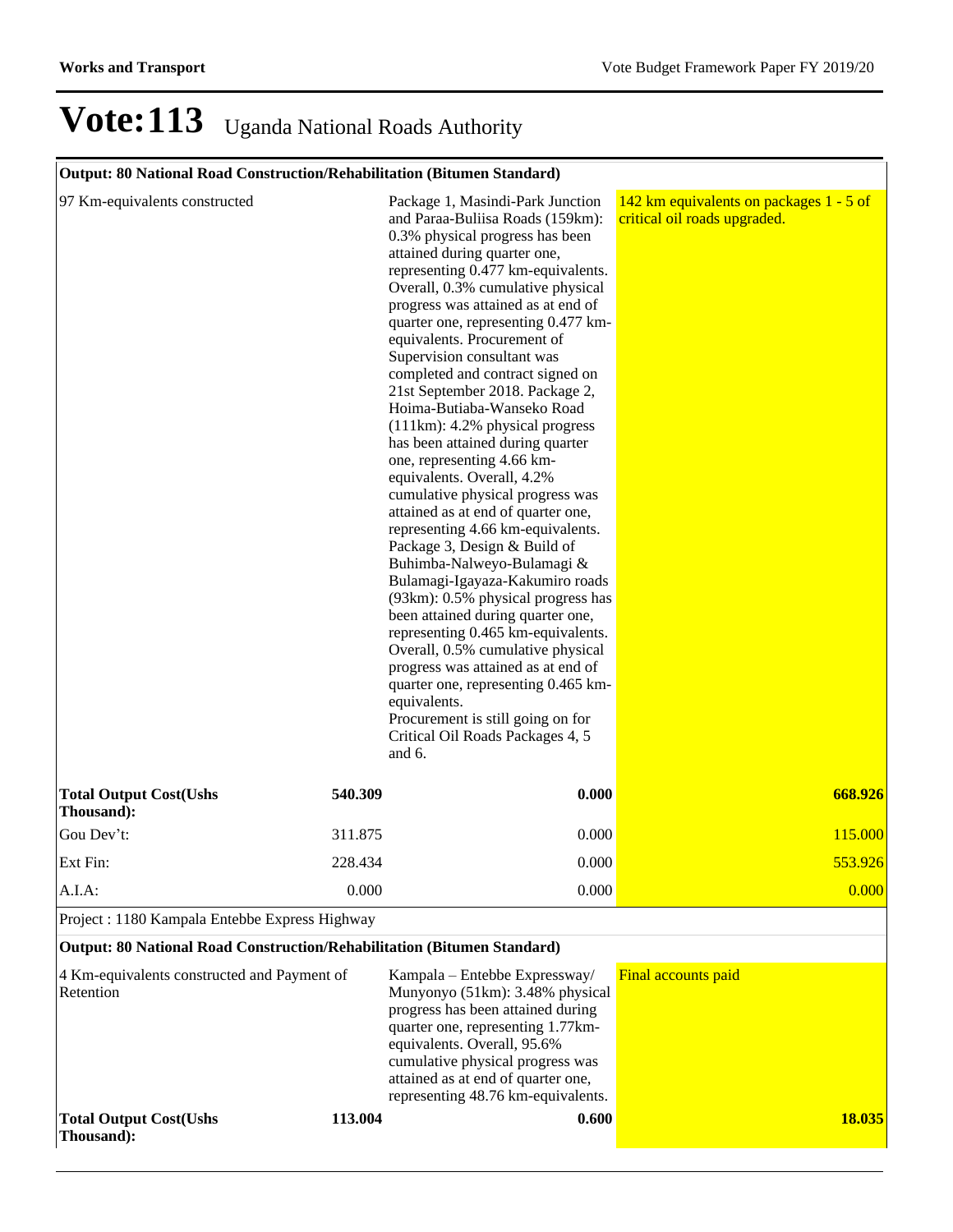| Gou Dev't:                                                              | 33.000 | 0.600                                                                                                                                                                                                                                                                                                                                                                                                                                                                                                                                                                                                                                                                                                                                                                                                | 12.000                                                                                                                                  |
|-------------------------------------------------------------------------|--------|------------------------------------------------------------------------------------------------------------------------------------------------------------------------------------------------------------------------------------------------------------------------------------------------------------------------------------------------------------------------------------------------------------------------------------------------------------------------------------------------------------------------------------------------------------------------------------------------------------------------------------------------------------------------------------------------------------------------------------------------------------------------------------------------------|-----------------------------------------------------------------------------------------------------------------------------------------|
| Ext Fin:                                                                | 80.004 | 0.000                                                                                                                                                                                                                                                                                                                                                                                                                                                                                                                                                                                                                                                                                                                                                                                                | 6.035                                                                                                                                   |
| A.I.A:                                                                  | 0.000  | 0.000                                                                                                                                                                                                                                                                                                                                                                                                                                                                                                                                                                                                                                                                                                                                                                                                | 0.000                                                                                                                                   |
| Project: 1274 Musita-Lumino-Busia/Majanji Road                          |        |                                                                                                                                                                                                                                                                                                                                                                                                                                                                                                                                                                                                                                                                                                                                                                                                      |                                                                                                                                         |
| Output: 80 National Road Construction/Rehabilitation (Bitumen Standard) |        |                                                                                                                                                                                                                                                                                                                                                                                                                                                                                                                                                                                                                                                                                                                                                                                                      |                                                                                                                                         |
| 34 Km-equivalents constructed                                           |        | Musita-Lumino-Busia/Majanji<br>$(104km)$ : 14.9% physical progress<br>has been attained during quarter<br>one, representing 15.5 km-<br>equivalents. Overall, 66%<br>cumulative physical progress was<br>attained as at end of quarter one,<br>representing 68.64 km-equivalents                                                                                                                                                                                                                                                                                                                                                                                                                                                                                                                     | 10 km equivalents on Musita - Lumino -<br>Busia/ Majanji road upgraded.                                                                 |
| <b>Total Output Cost(Ushs</b><br>Thousand):                             | 34.000 | 24.884                                                                                                                                                                                                                                                                                                                                                                                                                                                                                                                                                                                                                                                                                                                                                                                               | 33.000                                                                                                                                  |
| Gou Dev't:                                                              | 34.000 | 24.884                                                                                                                                                                                                                                                                                                                                                                                                                                                                                                                                                                                                                                                                                                                                                                                               | 33.000                                                                                                                                  |
| Ext Fin:                                                                | 0.000  | 0.000                                                                                                                                                                                                                                                                                                                                                                                                                                                                                                                                                                                                                                                                                                                                                                                                | 0.000                                                                                                                                   |
| A.I.A:                                                                  | 0.000  | 0.000                                                                                                                                                                                                                                                                                                                                                                                                                                                                                                                                                                                                                                                                                                                                                                                                | 0.000                                                                                                                                   |
| Project: 1275 Olwiyo-Gulu-Kitgum Road                                   |        |                                                                                                                                                                                                                                                                                                                                                                                                                                                                                                                                                                                                                                                                                                                                                                                                      |                                                                                                                                         |
| Output: 80 National Road Construction/Rehabilitation (Bitumen Standard) |        |                                                                                                                                                                                                                                                                                                                                                                                                                                                                                                                                                                                                                                                                                                                                                                                                      |                                                                                                                                         |
| 15 Km-equivalents constructed and Payment of<br>Retention               |        | Olwiyo - Gulu Road (70.3km):<br>11.77% physical progress has been<br>attained during quarter one,<br>representing 8.27 km-equivalents.<br>Overall, 79.8% cumulative physical<br>progress was attained as at end of<br>quarter one, representing 56.09 km-<br>equivalents. Acholibur - Kitgum -<br>Musingo (86.4km): Overall, 100%<br>cumulative physical progress was<br>attained as at end of quarter one,<br>representing 86.4 km-equivalents.<br>The project has been substantially<br>completed and is under Defects<br>Liability Period. Gulu- Acholibur<br>(77.7km): Overall, 100%<br>cumulative physical progress was<br>attained as at end of quarter one,<br>representing 77.7 km-equivalents.<br>The project has been substantially<br>completed and is under Defects<br>Liability Period. | 1) 5 km equivalents on Olwiyo - Gulu<br>road upgraded.<br>2) Final accounts for Acholibur-Musingo<br>road and Gulu-Acholibur road paid. |
| <b>Total Output Cost(Ushs</b><br>Thousand):                             | 45.830 | 22.219                                                                                                                                                                                                                                                                                                                                                                                                                                                                                                                                                                                                                                                                                                                                                                                               | 30.430                                                                                                                                  |
| Gou Dev't:                                                              | 45.830 | 22.219                                                                                                                                                                                                                                                                                                                                                                                                                                                                                                                                                                                                                                                                                                                                                                                               | 30.430                                                                                                                                  |
| Ext Fin:                                                                | 0.000  | 0.000                                                                                                                                                                                                                                                                                                                                                                                                                                                                                                                                                                                                                                                                                                                                                                                                | 0.000                                                                                                                                   |
| A.I.A:                                                                  | 0.000  | 0.000                                                                                                                                                                                                                                                                                                                                                                                                                                                                                                                                                                                                                                                                                                                                                                                                | 0.000                                                                                                                                   |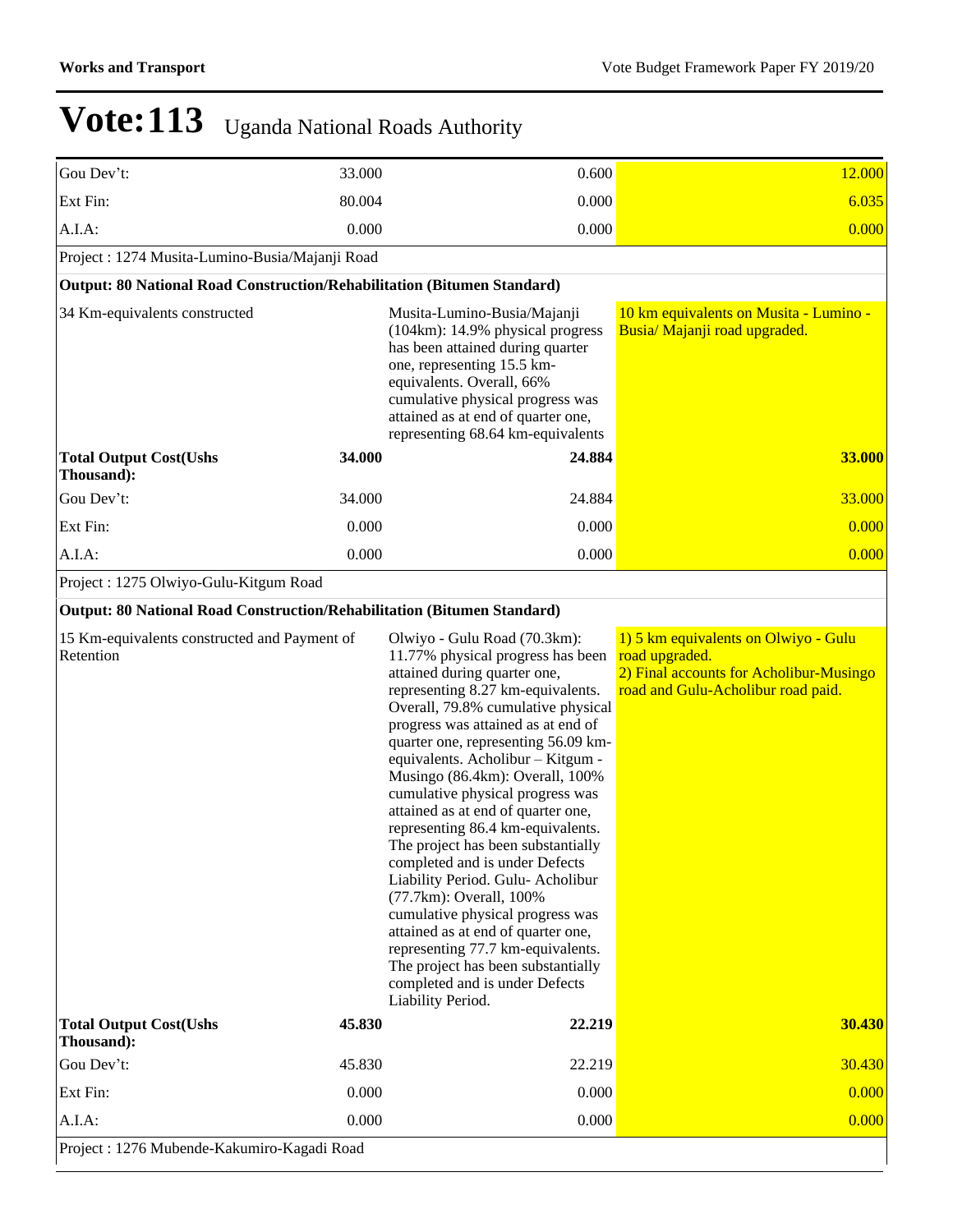| <b>Output: 80 National Road Construction/Rehabilitation (Bitumen Standard)</b> |
|--------------------------------------------------------------------------------|
|--------------------------------------------------------------------------------|

| 32 Km-equivalents constructed                                                                                  |         | Mubende – Kakumiro – Kagadi<br>road (107km): 6.96% physical<br>progress has been attained during<br>quarter one, representing 7.45 km-<br>equivalents. Overall, 42.7%<br>cumulative physical progress was<br>attained as at end of quarter one,<br>representing 45.71 km-equivalents. | 30 km equivalents on Mubende -<br>Kakumiro - Kagadi road upgraded.                          |
|----------------------------------------------------------------------------------------------------------------|---------|---------------------------------------------------------------------------------------------------------------------------------------------------------------------------------------------------------------------------------------------------------------------------------------|---------------------------------------------------------------------------------------------|
| <b>Total Output Cost(Ushs</b><br>Thousand):                                                                    | 74.000  | 24.626                                                                                                                                                                                                                                                                                | 63.000                                                                                      |
| Gou Dev't:                                                                                                     | 74.000  | 24.626                                                                                                                                                                                                                                                                                | 63.000                                                                                      |
| Ext Fin:                                                                                                       | 0.000   | 0.000                                                                                                                                                                                                                                                                                 | 0.000                                                                                       |
| A.I.A.                                                                                                         | 0.000   | 0.000                                                                                                                                                                                                                                                                                 | 0.000                                                                                       |
| Project : 1277 Kampala Northern Bypass Phase 2                                                                 |         |                                                                                                                                                                                                                                                                                       |                                                                                             |
| Output: 80 National Road Construction/Rehabilitation (Bitumen Standard)                                        |         |                                                                                                                                                                                                                                                                                       |                                                                                             |
| 7 Km-equivalents constructed                                                                                   |         | 6.84% physical progress has been<br>attained during quarter one,<br>representing 1.16 km-equivalents.<br>Overall, 49% cumulative physical<br>progress was attained as at end of<br>quarter one, representing 8.33 km-<br>equivalents.                                                 | Kampala Northern Bypass (17 km): 4 km equivalents on Kampala - Northern<br>Bypass upgraded. |
| <b>Total Output Cost(Ushs</b><br>Thousand):                                                                    | 103.234 | 12.893                                                                                                                                                                                                                                                                                | <b>75.000</b>                                                                               |
| Gou Dev't:                                                                                                     | 63.542  | 11.825                                                                                                                                                                                                                                                                                | 75.000                                                                                      |
| Ext Fin:                                                                                                       | 39.692  | 1.068                                                                                                                                                                                                                                                                                 | 0.000                                                                                       |
| A.I.A.                                                                                                         | 0.000   | 0.000                                                                                                                                                                                                                                                                                 | 0.000                                                                                       |
| Project: 1278 Kampala-Jinja Expressway                                                                         |         |                                                                                                                                                                                                                                                                                       |                                                                                             |
| Output: 80 National Road Construction/Rehabilitation (Bitumen Standard)                                        |         |                                                                                                                                                                                                                                                                                       |                                                                                             |
| Contractor for Kampala - Jinja Expressway and<br>Kampala Southern Bypass procured and advance<br>payment made. |         | Kampala-Jinja Expressway (77km)<br>and Kampala Southern Bypass<br>(17.9km): The procurement of<br>contractor for civil works was<br>launched in May 2018 and is at<br>evaluation stage.                                                                                               | Civil works contractor procured                                                             |
| <b>Total Output Cost(Ushs</b><br>Thousand):                                                                    | 1.500   | 0.000                                                                                                                                                                                                                                                                                 | 340.555                                                                                     |
| Gou Dev't:                                                                                                     | 1.500   | 0.000                                                                                                                                                                                                                                                                                 | 0.000                                                                                       |
| Ext Fin:                                                                                                       | 0.000   | 0.000                                                                                                                                                                                                                                                                                 | 340.555                                                                                     |
| A.I.A:                                                                                                         | 0.000   | 0.000                                                                                                                                                                                                                                                                                 | 0.000                                                                                       |

Project : 1279 Seeta-Kyaliwajjala-Matugga-Wakiso-Buloba-Nsangi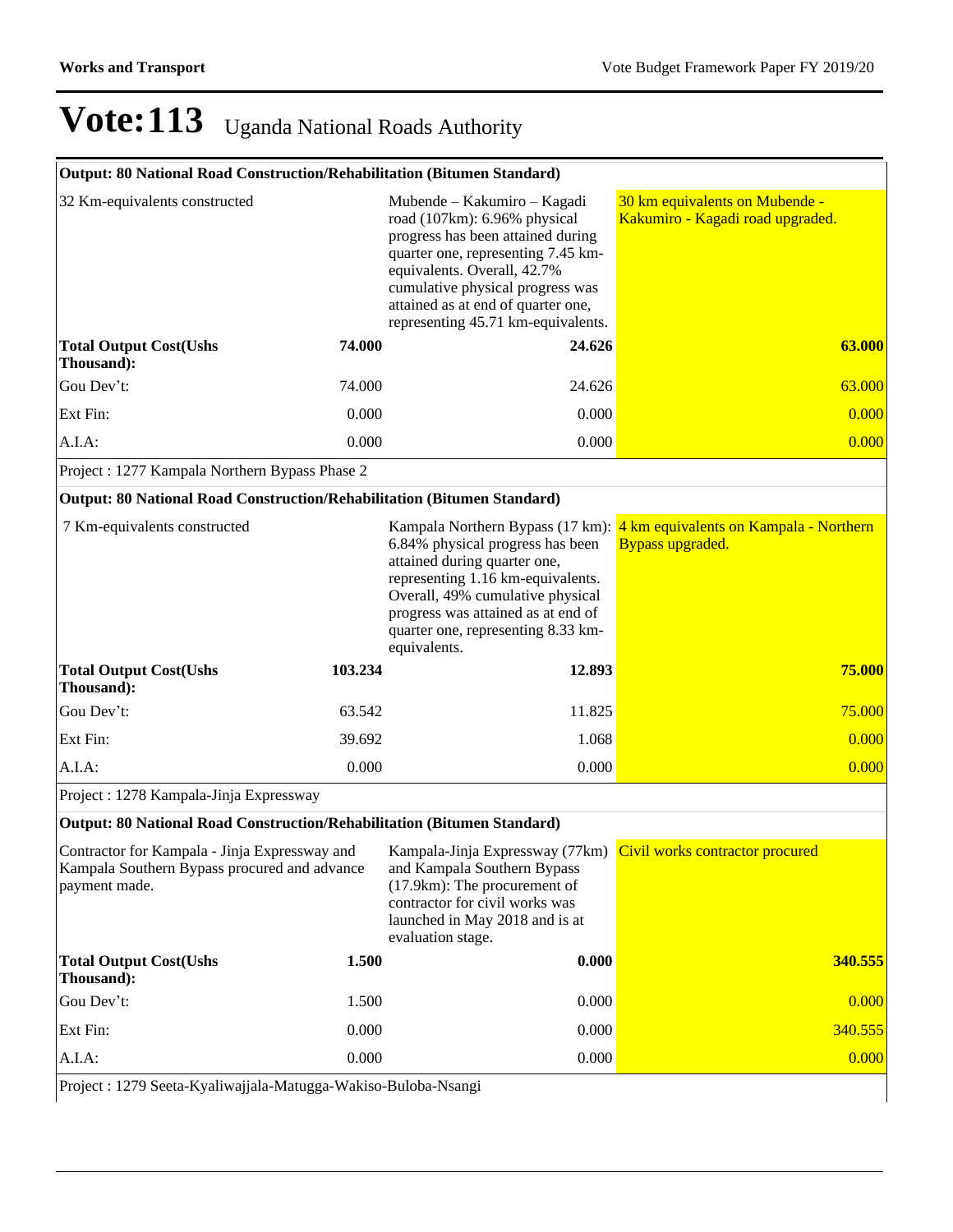| Output: 80 National Road Construction/Rehabilitation (Bitumen Standard) |         |                                                                                                                                                                                                                                                                                                                                                                                                                                                                                                                                                                                        |                                                                                                                                                |
|-------------------------------------------------------------------------|---------|----------------------------------------------------------------------------------------------------------------------------------------------------------------------------------------------------------------------------------------------------------------------------------------------------------------------------------------------------------------------------------------------------------------------------------------------------------------------------------------------------------------------------------------------------------------------------------------|------------------------------------------------------------------------------------------------------------------------------------------------|
|                                                                         |         |                                                                                                                                                                                                                                                                                                                                                                                                                                                                                                                                                                                        | 1) Design and build contractor for Kira-<br>kasangati-Mattuga road procured.<br>2) Advance payment for Contractor's for<br>mobilization paid.  |
| <b>Total Output Cost(Ushs</b><br>Thousand):                             | 0.000   | 0.000                                                                                                                                                                                                                                                                                                                                                                                                                                                                                                                                                                                  | 20.750                                                                                                                                         |
| Gou Dev't:                                                              | 0.000   | 0.000                                                                                                                                                                                                                                                                                                                                                                                                                                                                                                                                                                                  | 20.750                                                                                                                                         |
| Ext Fin:                                                                | 0.000   | 0.000                                                                                                                                                                                                                                                                                                                                                                                                                                                                                                                                                                                  | 0.000                                                                                                                                          |
| A.I.A.                                                                  | 0.000   | 0.000                                                                                                                                                                                                                                                                                                                                                                                                                                                                                                                                                                                  | 0.000                                                                                                                                          |
| Project: 1280 Najjanankumbi-Busabala Road and Nambole-Namilyango-Seeta  |         |                                                                                                                                                                                                                                                                                                                                                                                                                                                                                                                                                                                        |                                                                                                                                                |
| Output: 80 National Road Construction/Rehabilitation (Bitumen Standard) |         |                                                                                                                                                                                                                                                                                                                                                                                                                                                                                                                                                                                        |                                                                                                                                                |
|                                                                         |         |                                                                                                                                                                                                                                                                                                                                                                                                                                                                                                                                                                                        | 1) Design and build contractor for<br>Najjanankumbi - Busabala road procured.<br>2) Advance payment for Contractor's for<br>mobilization paid. |
| <b>Total Output Cost(Ushs</b><br>Thousand):                             | 0.000   | 0.000                                                                                                                                                                                                                                                                                                                                                                                                                                                                                                                                                                                  | 15.750                                                                                                                                         |
| Gou Dev't:                                                              | 0.000   | 0.000                                                                                                                                                                                                                                                                                                                                                                                                                                                                                                                                                                                  | 15.750                                                                                                                                         |
| Ext Fin:                                                                | 0.000   | 0.000                                                                                                                                                                                                                                                                                                                                                                                                                                                                                                                                                                                  | 0.000                                                                                                                                          |
| A.I.A:                                                                  | 0.000   | 0.000                                                                                                                                                                                                                                                                                                                                                                                                                                                                                                                                                                                  | 0.000                                                                                                                                          |
| Project : 1281 Tirinyi-Pallisa-Kumi/Kamonkoli Road                      |         |                                                                                                                                                                                                                                                                                                                                                                                                                                                                                                                                                                                        |                                                                                                                                                |
| Output: 80 National Road Construction/Rehabilitation (Bitumen Standard) |         |                                                                                                                                                                                                                                                                                                                                                                                                                                                                                                                                                                                        |                                                                                                                                                |
| 40 Km-equivalents constructed                                           |         | Tirinyi-Pallisa-Kumi Road (67<br>km): 0.59% physical progress has<br>been attained during quarter one,<br>representing 0.4 km-equivalents.<br>Overall, 0.59% cumulative physical<br>progress was attained as at end of<br>quarter one, representing 0.4 km-<br>equivalents<br>Pallisa-Kamonkoli (44Km): Pallisa<br>- Kamonkoli Road (44 km): 0.3%<br>physical progress has been attained<br>during quarter one, representing<br>0.132 km-equivalents. Overall,<br>0.3% cumulative physical progress<br>was attained as at end of quarter<br>one, representing 0.132 km-<br>equivalents | 50 km equivalents on Tirinyi - Pallisa -<br>Kumi/ Kamonkoli road upgraded.                                                                     |
| <b>Total Output Cost(Ushs</b><br>Thousand):                             | 122.104 | 5.105                                                                                                                                                                                                                                                                                                                                                                                                                                                                                                                                                                                  | <b>105.220</b>                                                                                                                                 |
| Gou Dev't:                                                              | 22.100  | 5.105                                                                                                                                                                                                                                                                                                                                                                                                                                                                                                                                                                                  | 32.800                                                                                                                                         |
| Ext Fin:                                                                | 100.004 | 0.000                                                                                                                                                                                                                                                                                                                                                                                                                                                                                                                                                                                  | 72.420                                                                                                                                         |
| A.I.A:                                                                  | 0.000   | 0.000                                                                                                                                                                                                                                                                                                                                                                                                                                                                                                                                                                                  | 0.000                                                                                                                                          |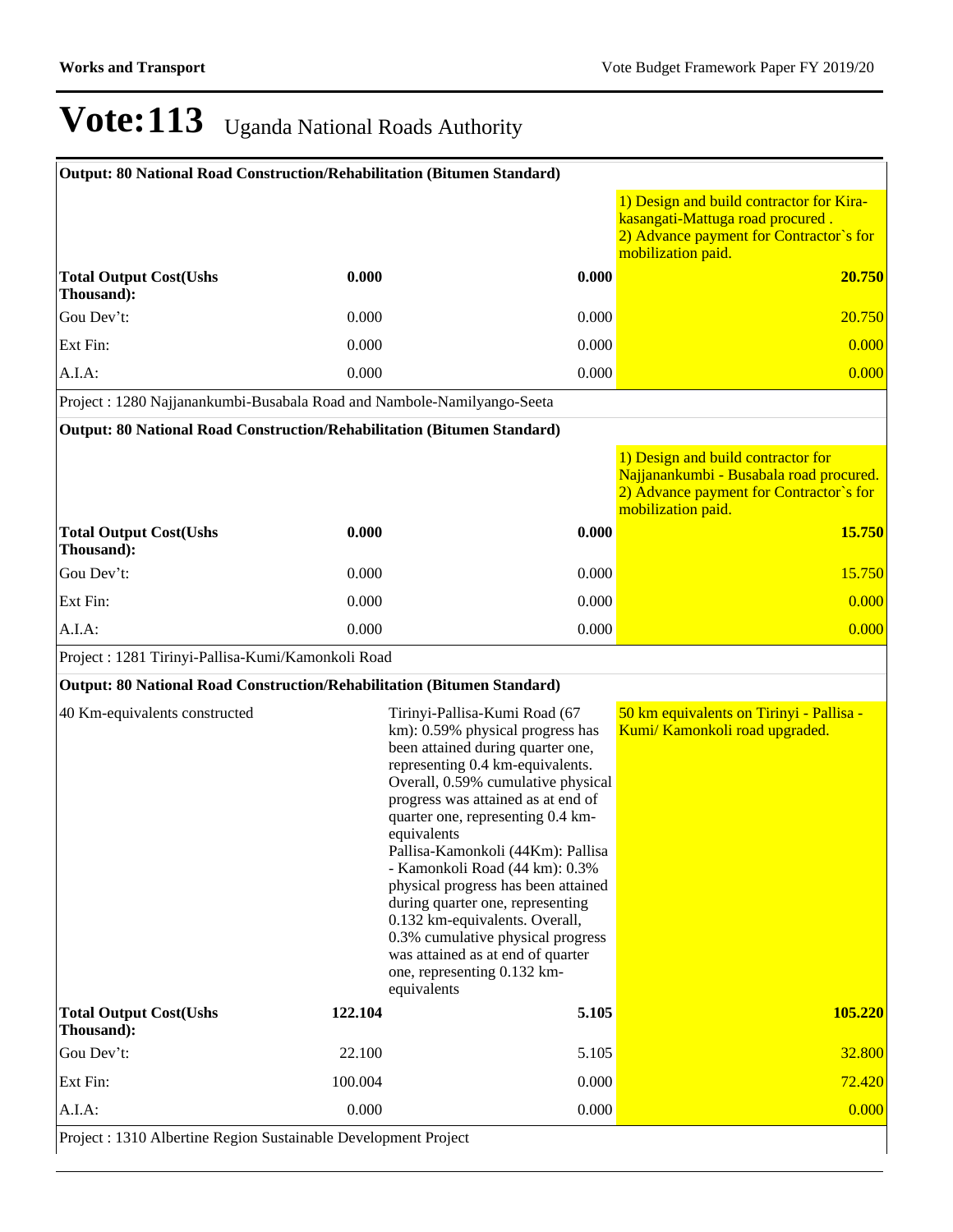### **Output: 80 National Road Construction/Rehabilitation (Bitumen Standard)**

| 38 Km-equivalents constructed and Payment of<br>Retention               |        | Kyenjojo - Kabwoya (100 km):<br>5.28% physical progress has been<br>attained during quarter one,<br>representing 5.28 km-equivalents.<br>Overall, 47.23% cumulative<br>physical progress was attained as at<br>end of quarter one, representing<br>47.23 km-equivalents | 25 km equivalents on Kyenjojo -<br>Kabwoya road upgraded.                  |
|-------------------------------------------------------------------------|--------|-------------------------------------------------------------------------------------------------------------------------------------------------------------------------------------------------------------------------------------------------------------------------|----------------------------------------------------------------------------|
| <b>Total Output Cost(Ushs</b><br>Thousand):                             | 62.019 | 6.200                                                                                                                                                                                                                                                                   | 12.734                                                                     |
| Gou Dev't:                                                              | 0.100  | 0.023                                                                                                                                                                                                                                                                   | 0.050                                                                      |
| Ext Fin:                                                                | 61.919 | 6.177                                                                                                                                                                                                                                                                   | 12.684                                                                     |
| A.I.A.                                                                  | 0.000  | 0.000                                                                                                                                                                                                                                                                   | 0.000                                                                      |
| Project: 1311 Upgrading Rukungiri-Kihihi-Ishasha/Kanungu Road           |        |                                                                                                                                                                                                                                                                         |                                                                            |
| Output: 80 National Road Construction/Rehabilitation (Bitumen Standard) |        |                                                                                                                                                                                                                                                                         |                                                                            |
| 24 Km-equivalents constructed                                           |        | (78.5 km): The civil works contract <b>Ishasha/Kanungu road upgraded.</b><br>was signed on 17th September<br>2018.<br>Contractor is mobilizing and<br>establishing camp                                                                                                 | Rukungiri-Kihihi-Ishasha/Kanungu 24 km equivalents on Rukungiri - Kihihi - |
| <b>Total Output Cost(Ushs</b><br>Thousand):                             | 42.913 | 0.002                                                                                                                                                                                                                                                                   | 54.641                                                                     |
| Gou Dev't:                                                              | 0.500  | 0.002                                                                                                                                                                                                                                                                   | 13.000                                                                     |
| Ext Fin:                                                                | 42.413 | 0.000                                                                                                                                                                                                                                                                   | 41.641                                                                     |
| A.I.A.                                                                  | 0.000  | 0.000                                                                                                                                                                                                                                                                   | 0.000                                                                      |
| Project: 1312 Upgrading Mbale-Bubulo-Lwakhakha Road                     |        |                                                                                                                                                                                                                                                                         |                                                                            |
| Output: 80 National Road Construction/Rehabilitation (Bitumen Standard) |        |                                                                                                                                                                                                                                                                         |                                                                            |
| $25$ km conivalents constructed                                         |        | Dumbobi I molibolise $0.620$                                                                                                                                                                                                                                            | 1 lime conjugato on Dumbobi                                                |

| 25 km equivalents constructed                 |        | Bumbobi - Lwakhakha: 9.62%<br>physical progress has been attained<br>during quarter one, representing<br>4.28 km-equivalents. Overall,<br>18.8% cumulative physical<br>progress was attained as at end of<br>quarter one, representing 8.37 km-<br>equivalents | 4 km equivalents on Bumbobi -<br>Lwakhakha road upgraded. |
|-----------------------------------------------|--------|----------------------------------------------------------------------------------------------------------------------------------------------------------------------------------------------------------------------------------------------------------------|-----------------------------------------------------------|
| <b>Total Output Cost (Ushs)</b><br>Thousand): | 47.502 | 6.701                                                                                                                                                                                                                                                          | 33.335                                                    |
| Gou Dev't:                                    | 5.500  | 0.740                                                                                                                                                                                                                                                          | 3.160                                                     |
| Ext Fin:                                      | 42.002 | 5.960                                                                                                                                                                                                                                                          | 30.175                                                    |
| $A.I.A$ :                                     | 0.000  | 0.000                                                                                                                                                                                                                                                          | 0.000                                                     |

Project : 1313 North Eastern Road-Corridor Asset Management Project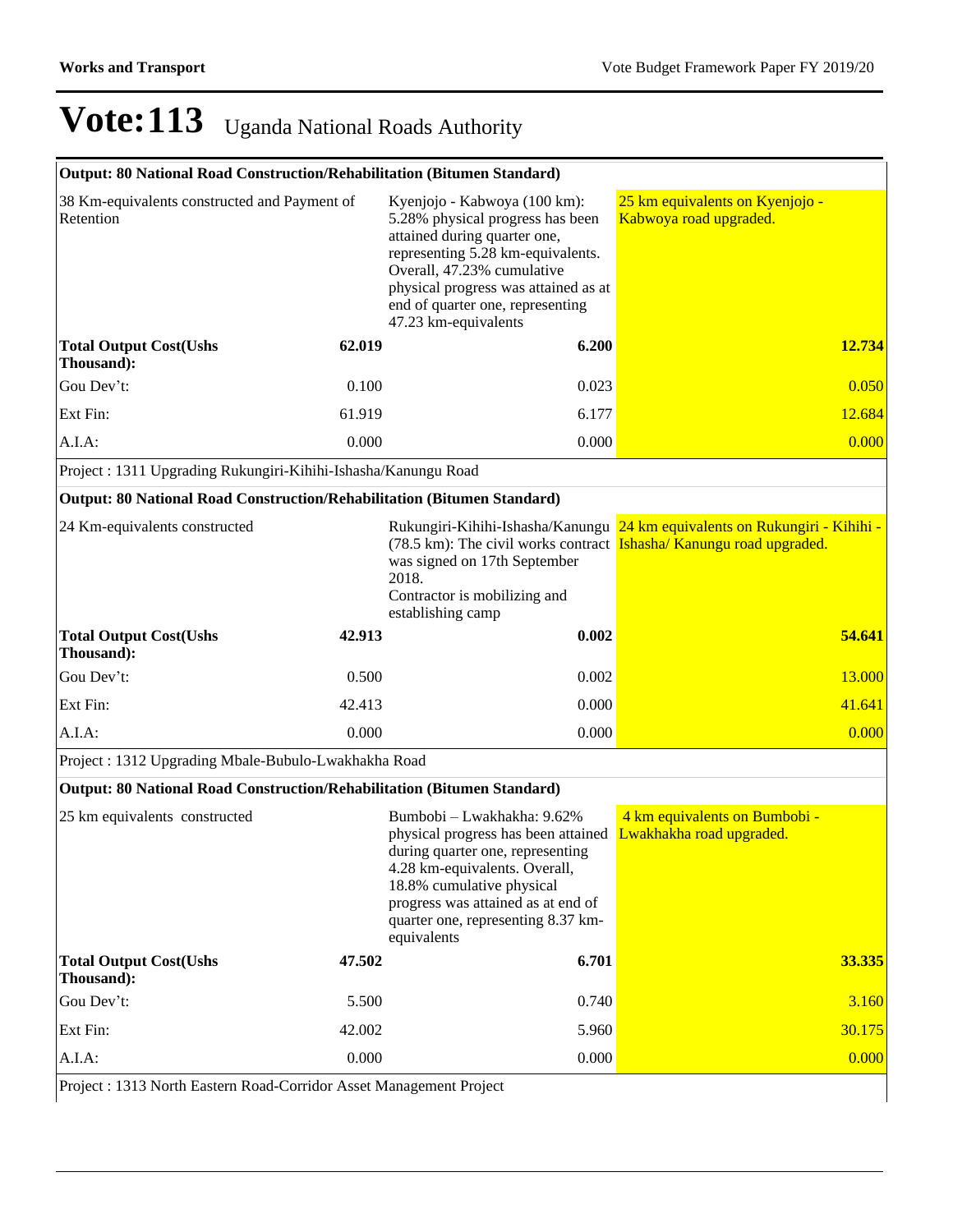### **Output: 80 National Road Construction/Rehabilitation (Bitumen Standard)**

| 1) Designs<br>2) supervision<br>3) 70 Km-equivalents constructed and Payment of<br>Advance |         | Procurement of contractors is<br>complete and the works contracts<br>were signed on 27th June 2018.<br>Procurement of<br>supervision Consultancy Services<br>for Tororo-Mbale-<br>Soroti-Dokolo-Lira-Kamdini Road<br>(340km) was also completed and<br>contract<br>signed on 27th June 2018. Official<br>commencement of works is<br>planned for 1st November 2018 but<br>the contractor is already mobilizing<br>and on ground. Consultant is<br>already mobilized. | 170 km equivalents on Tororo - Mbale -<br>Soroti - Dokolo - Lira - Kamdini road<br>Rehabilitated/reconstructed. |
|--------------------------------------------------------------------------------------------|---------|----------------------------------------------------------------------------------------------------------------------------------------------------------------------------------------------------------------------------------------------------------------------------------------------------------------------------------------------------------------------------------------------------------------------------------------------------------------------|-----------------------------------------------------------------------------------------------------------------|
| <b>Total Output Cost(Ushs</b><br>Thousand):                                                | 140.186 | 0.282                                                                                                                                                                                                                                                                                                                                                                                                                                                                | 79.986                                                                                                          |
| Gou Dev't:                                                                                 | 6.500   | 0.005                                                                                                                                                                                                                                                                                                                                                                                                                                                                | 3.300                                                                                                           |
| Ext Fin:                                                                                   | 133.686 | 0.277                                                                                                                                                                                                                                                                                                                                                                                                                                                                | 76.686                                                                                                          |
| A.I.A.                                                                                     | 0.000   | 0.000                                                                                                                                                                                                                                                                                                                                                                                                                                                                | 0.000                                                                                                           |
| Project: 1319 Kampala Flyover                                                              |         |                                                                                                                                                                                                                                                                                                                                                                                                                                                                      |                                                                                                                 |
| <b>Output: 74 Major Bridges</b>                                                            |         |                                                                                                                                                                                                                                                                                                                                                                                                                                                                      |                                                                                                                 |
|                                                                                            |         |                                                                                                                                                                                                                                                                                                                                                                                                                                                                      | 24% of construction works for Kampala<br>flyover completed                                                      |
| <b>Total Output Cost(Ushs</b><br>Thousand):                                                | 0.000   | 0.000                                                                                                                                                                                                                                                                                                                                                                                                                                                                | 58.841                                                                                                          |
| Gou Dev't:                                                                                 | 0.000   | 0.000                                                                                                                                                                                                                                                                                                                                                                                                                                                                | 0.000                                                                                                           |
| Ext Fin:                                                                                   | 0.000   | 0.000                                                                                                                                                                                                                                                                                                                                                                                                                                                                | 58.841                                                                                                          |
| A.I.A.                                                                                     | 0.000   | 0.000                                                                                                                                                                                                                                                                                                                                                                                                                                                                | 0.000                                                                                                           |
| Output: 80 National Road Construction/Rehabilitation (Bitumen Standard)                    |         |                                                                                                                                                                                                                                                                                                                                                                                                                                                                      |                                                                                                                 |
| 5% of works completed                                                                      |         | Kampala Flyover (5km):<br>Procurement of contractor for<br>Package 1: Clock Tower Flyover &<br>Package 2: Nsambya - Mukwano<br>Road was completed and a contract<br>was signed on 17th September<br>2018.                                                                                                                                                                                                                                                            |                                                                                                                 |
|                                                                                            |         |                                                                                                                                                                                                                                                                                                                                                                                                                                                                      |                                                                                                                 |
| <b>Total Output Cost(Ushs</b><br>Thousand):                                                | 115.504 | 0.000                                                                                                                                                                                                                                                                                                                                                                                                                                                                | 0.000                                                                                                           |
| Gou Dev't:                                                                                 | 18.000  | 0.000                                                                                                                                                                                                                                                                                                                                                                                                                                                                | 0.000                                                                                                           |
| Ext Fin:                                                                                   | 97.504  | 0.000                                                                                                                                                                                                                                                                                                                                                                                                                                                                | 0.000                                                                                                           |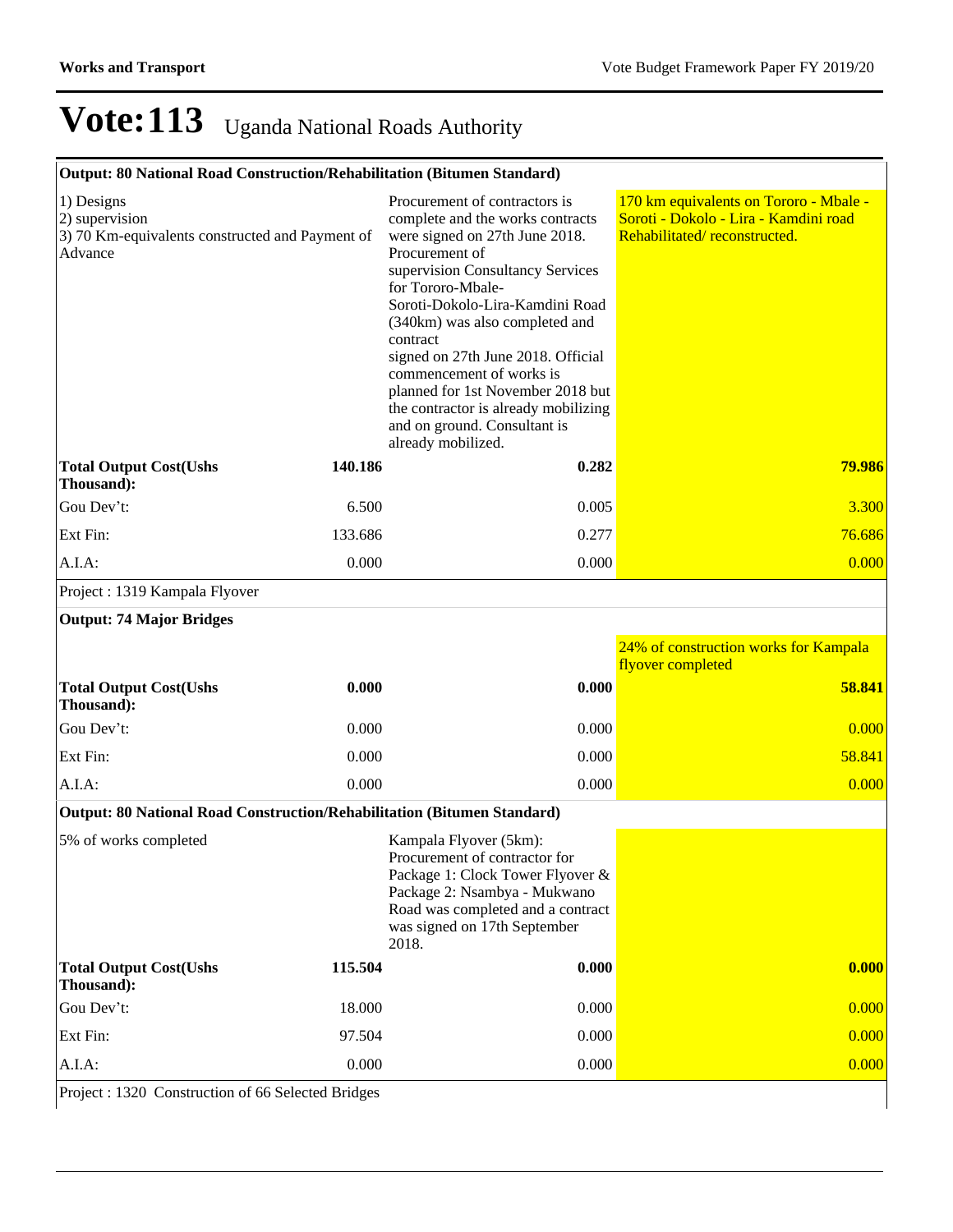#### **Output: 74 Major Bridges**

27 Percent of Bridge works completed Nyalit and Seretiyo Bridges on

Kapchorwa – Suam road, Cido Bridge on Nebbi – Goli road and Aswa Bridge are substantially complete and payment of retention is going on. Nalakasi Bridge: 23.5% physical progress was attained during the quarter. Overall, 92% cumulative physical progress was attained as at end of quarter one. Kaabong Bridge: 15.5% physical progress was attained during the quarter. Overall, 82% cumulative physical progress was attained as at end of quarter one. Lopei Bridge: 20.5% physical progress was attained during the quarter. Overall, 61.5% cumulative physical progress was attained as at end of quarter one. Ruzairwe bridge: 34% physical progress has been attained during the quarter. Overall, 34% cumulative physical progress was attained as at end of quarter one. Nsongi bridge: 6% physical progress has been attained during the quarter. Overall, 6% cumulative physical progress was attained as at end of quarter one. Multi Cell Box Culvert at Ajeleik: 2.7 % physical progress was attained during the quarter. Overall, 2.7% cumulative physical progress was attained as at end of quarter one. Advance payment made. Multi Cell Box Culvert at Opot: 12.1 % physical progress was attained during the quarter. Overall, 12.1% cumulative physical progress was attained as at end of quarter one. Odroo Bridge: The contractor submitted final design report that is still under review. Wariki Bridge: Mobilisation and Camp establishment ongoing. Road diversion works are also in progress. Mpondwe bridge: Still waiting for DRC Government to give a go-ahead for works to start. Enyau, Aji and Ora Bridges: Sites was over on 20th September 2018 and Works commenced on 21 September 2018. Contractors to commence with detailed design of the Works

25% of construction works on 66 Bridges completed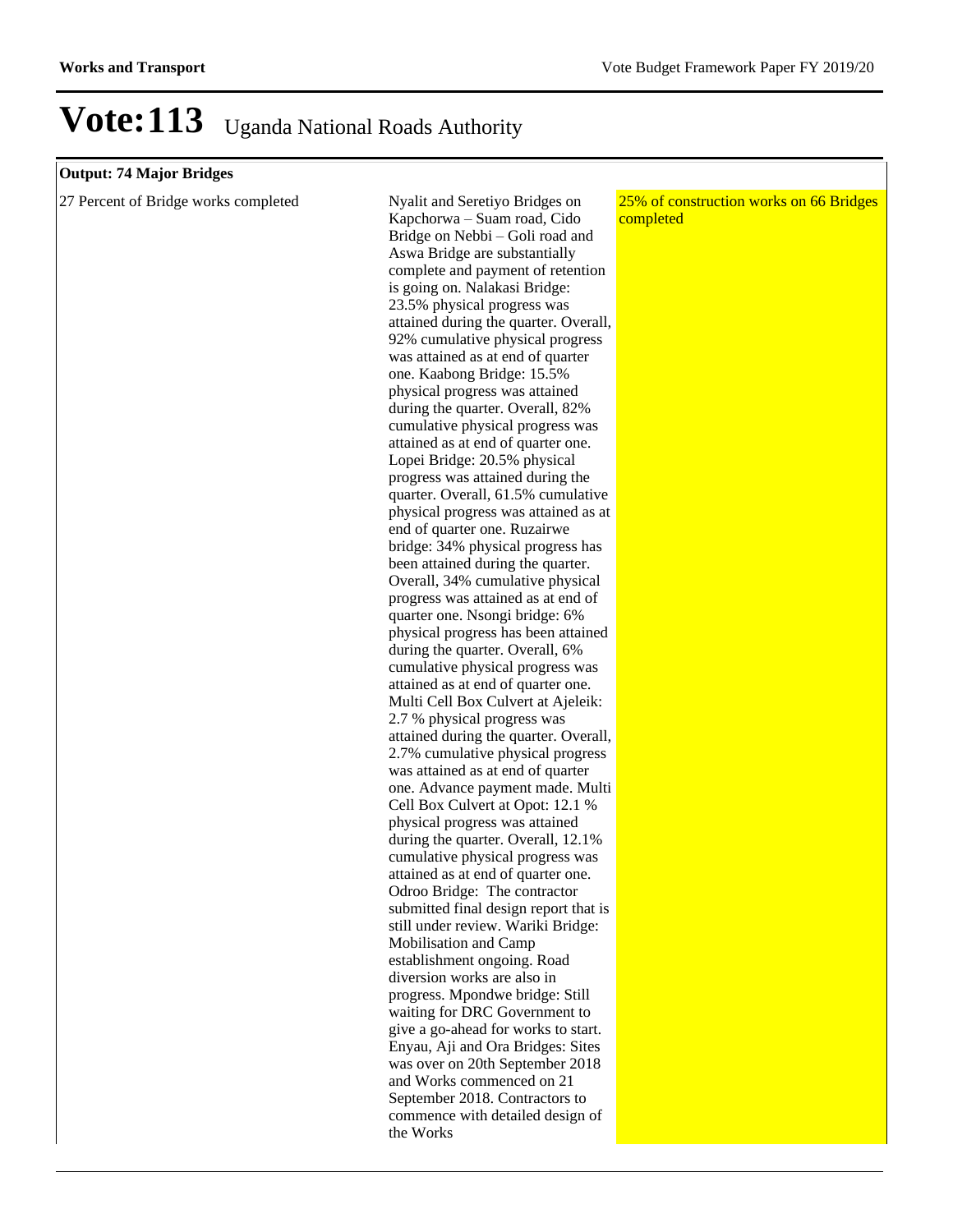| <b>Total Output Cost(Ushs</b><br>Thousand):                             | 32.200 | 5.289                                                                                                                                                                                                                                                                                                                                                                                                                                                                                                  | 80.300                                                        |
|-------------------------------------------------------------------------|--------|--------------------------------------------------------------------------------------------------------------------------------------------------------------------------------------------------------------------------------------------------------------------------------------------------------------------------------------------------------------------------------------------------------------------------------------------------------------------------------------------------------|---------------------------------------------------------------|
| Gou Dev't:                                                              | 32.200 | 5.289                                                                                                                                                                                                                                                                                                                                                                                                                                                                                                  | 80.300                                                        |
| Ext Fin:                                                                | 0.000  | 0.000                                                                                                                                                                                                                                                                                                                                                                                                                                                                                                  | 0.000                                                         |
| $A.I.A$ :                                                               | 0.000  | 0.000                                                                                                                                                                                                                                                                                                                                                                                                                                                                                                  | 0.000                                                         |
| Project : 1322 Upgrading of Muyembe-Nakapiripirit (92 km)               |        |                                                                                                                                                                                                                                                                                                                                                                                                                                                                                                        |                                                               |
| Output: 80 National Road Construction/Rehabilitation (Bitumen Standard) |        |                                                                                                                                                                                                                                                                                                                                                                                                                                                                                                        |                                                               |
| 20 Km-equivalents constructed                                           |        | Muyembe -Nakapiripirit Road<br>(92km) and Selected Link Roads<br>(25km): The procurement for the<br>civil works contract is ongoing.<br>Draft Contract cleared by Solicitor<br>General and awaits approval from<br>MOFPED/IsDB. Procurement of<br>consultant is also going on with<br>draft contract submitted to Solicitor<br>General for a No objection.                                                                                                                                             | 1) Advance payment for Contractor's for<br>mobilization paid. |
| <b>Total Output Cost(Ushs</b><br>Thousand):                             | 84.295 | 0.000                                                                                                                                                                                                                                                                                                                                                                                                                                                                                                  | 40.675                                                        |
| Gou Dev't:                                                              | 5.100  | 0.000                                                                                                                                                                                                                                                                                                                                                                                                                                                                                                  | 10.500                                                        |
| Ext Fin:                                                                | 79.195 | 0.000                                                                                                                                                                                                                                                                                                                                                                                                                                                                                                  | 30.175                                                        |
| $A.I.A$ :                                                               | 0.000  | 0.000                                                                                                                                                                                                                                                                                                                                                                                                                                                                                                  | 0.000                                                         |
| Project : 1402 Rwenkunye- Apac- Lira-Acholibur road                     |        |                                                                                                                                                                                                                                                                                                                                                                                                                                                                                                        |                                                               |
| Output: 80 National Road Construction/Rehabilitation (Bitumen Standard) |        |                                                                                                                                                                                                                                                                                                                                                                                                                                                                                                        |                                                               |
| 40 Km-equivalents constructed                                           |        | Procurement of contractor for Civil<br>Works for Upgrading of the 191<br>Km Rwenkunye-Apac-Lira-<br>Puranga Road (191km) is going on.<br>The evaluation process for<br>prequalification was concluded and<br>Contracts Committee approved the<br>List of Prequalified bidders and<br>Bidding documents. Request for<br>No Objection was submitted to the<br>Bank on 29 August 2018.<br>Procurement of consultant is also<br>going on and Contracts Committee<br>approved the EOI Evaluation<br>Report. | 1) Advance payment for Contractor's for<br>mobilization paid. |
| <b>Total Output Cost(Ushs</b><br>Thousand):                             | 9.750  | 0.000                                                                                                                                                                                                                                                                                                                                                                                                                                                                                                  | 70.246                                                        |
| Gou Dev't:                                                              | 9.200  | 0.000                                                                                                                                                                                                                                                                                                                                                                                                                                                                                                  | 10.500                                                        |
| Ext Fin:                                                                | 0.550  | 0.000                                                                                                                                                                                                                                                                                                                                                                                                                                                                                                  | 59.746                                                        |
| A.I.A:                                                                  | 0.000  | 0.000                                                                                                                                                                                                                                                                                                                                                                                                                                                                                                  | 0.000                                                         |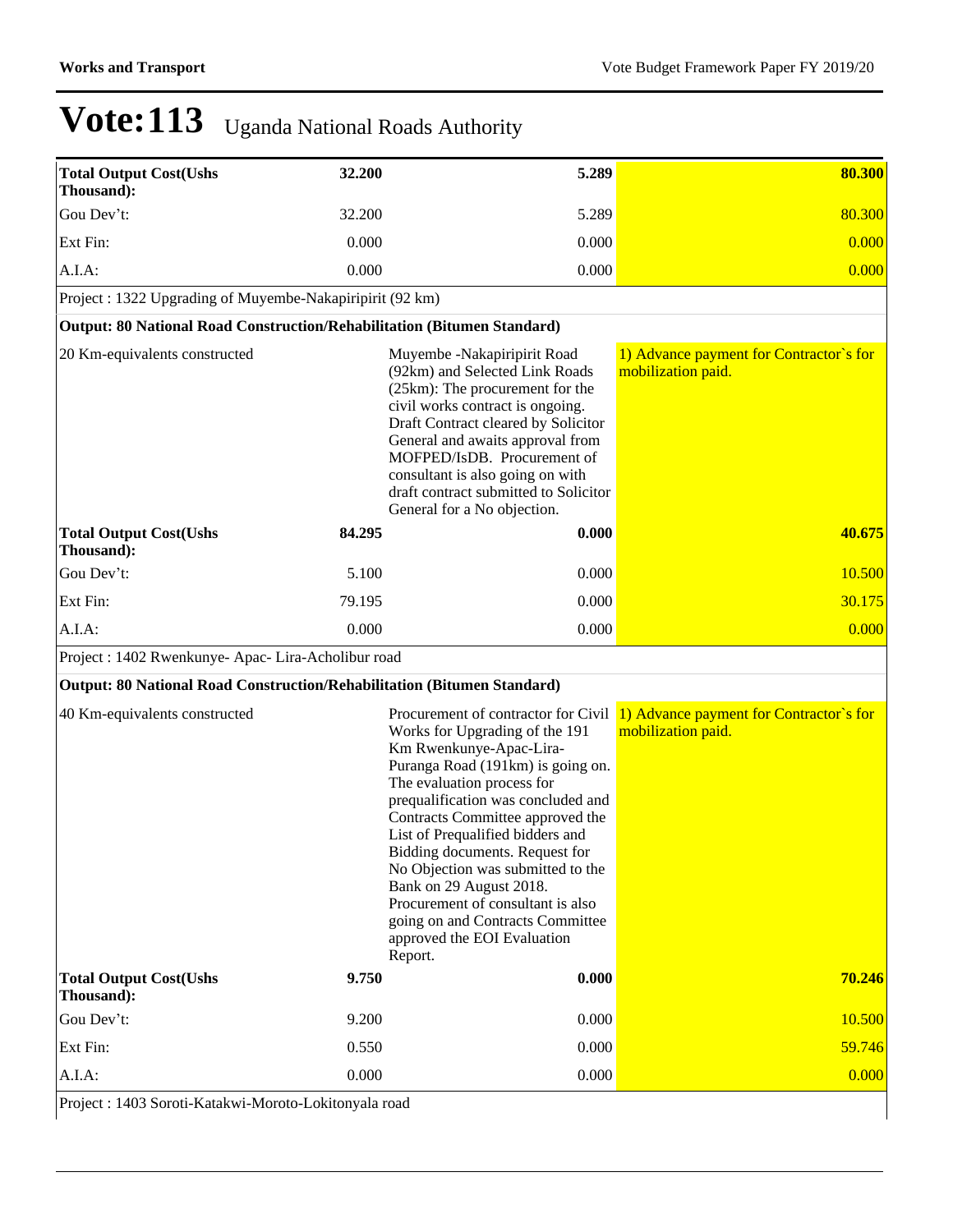### **Output: 80 National Road Construction/Rehabilitation (Bitumen Standard)**

| 60 Km-equivalents constructed                                           |         | Soroti-Katakwi-Akisim (100Km):<br>The cumulative progress as of<br>September 2018 was 52.35% of<br>works out of the programmed<br>53.99% according to new<br>programme of works.<br>Akisim-Moroto Road (50.3Km):<br>12.45% physical progress has been<br>attained during quarter one,<br>representing 6.26 km-equivalents.<br>Overall, 67.2% cumulative physical<br>progress was attained as at end of<br>quarter one, representing 33.79 km-<br>equivalents                                                                                                                                                                                       | 1) 18 km equivalents on Soroti-katakwi-<br><b>Akism upgraded</b><br>2) 6 km equivalents on Akisim-Moroto<br>road upgraded.<br>3) 13.4 km equivalents on Moroto-<br>Lokitanyala upgraded |
|-------------------------------------------------------------------------|---------|----------------------------------------------------------------------------------------------------------------------------------------------------------------------------------------------------------------------------------------------------------------------------------------------------------------------------------------------------------------------------------------------------------------------------------------------------------------------------------------------------------------------------------------------------------------------------------------------------------------------------------------------------|-----------------------------------------------------------------------------------------------------------------------------------------------------------------------------------------|
| <b>Total Output Cost(Ushs</b><br>Thousand):                             | 140.000 | 62.478                                                                                                                                                                                                                                                                                                                                                                                                                                                                                                                                                                                                                                             | <b>137.500</b>                                                                                                                                                                          |
| Gou Dev't:                                                              | 140.000 | 62.478                                                                                                                                                                                                                                                                                                                                                                                                                                                                                                                                                                                                                                             | 137.500                                                                                                                                                                                 |
| Ext Fin:                                                                | 0.000   | 0.000                                                                                                                                                                                                                                                                                                                                                                                                                                                                                                                                                                                                                                              | 0.000                                                                                                                                                                                   |
| A.I.A.                                                                  | 0.000   | 0.000                                                                                                                                                                                                                                                                                                                                                                                                                                                                                                                                                                                                                                              | 0.000                                                                                                                                                                                   |
| Project : 1404 Kibuye- Busega- Mpigi                                    |         |                                                                                                                                                                                                                                                                                                                                                                                                                                                                                                                                                                                                                                                    |                                                                                                                                                                                         |
| Output: 80 National Road Construction/Rehabilitation (Bitumen Standard) |         |                                                                                                                                                                                                                                                                                                                                                                                                                                                                                                                                                                                                                                                    |                                                                                                                                                                                         |
| 10 Km-equivalents constructed                                           |         | Civil works and supervision<br>contracts for Busega - Mpigi<br>Expressway (23.7Km) are currently<br>under procurement and Financing<br>was secured through AfDB. List of<br>Prequalified Contractors and<br>Bidding Document sent to the Bank<br>for a No-Objection. Procurement of<br><b>Consultancy Services for Design</b><br>Review and Construction<br>Supervision is also going on. A<br>Shortlist for Consultants and RFP<br>document to be sent to the Bank for<br>a No objection. The RFP has been<br>issued to Consultants. Section 1:<br>Kibuye-Busega Expressway<br>$(10Km)$ is awaiting the allocation<br>of funds for implementation | 7.1km equivalents on Busega-Mpigi road<br>upgraded                                                                                                                                      |
| <b>Total Output Cost(Ushs</b><br>Thousand):                             | 188.986 | 0.000                                                                                                                                                                                                                                                                                                                                                                                                                                                                                                                                                                                                                                              | 123.711                                                                                                                                                                                 |
| Gou Dev't:                                                              | 9.050   | 0.000                                                                                                                                                                                                                                                                                                                                                                                                                                                                                                                                                                                                                                              | 0.000                                                                                                                                                                                   |
| Ext Fin:                                                                | 179.936 | 0.000                                                                                                                                                                                                                                                                                                                                                                                                                                                                                                                                                                                                                                              | 123.711                                                                                                                                                                                 |
| A.I.A:                                                                  | 0.000   | 0.000                                                                                                                                                                                                                                                                                                                                                                                                                                                                                                                                                                                                                                              | 0.000                                                                                                                                                                                   |
| Project : 1490 Luwero- Butalangu                                        |         |                                                                                                                                                                                                                                                                                                                                                                                                                                                                                                                                                                                                                                                    |                                                                                                                                                                                         |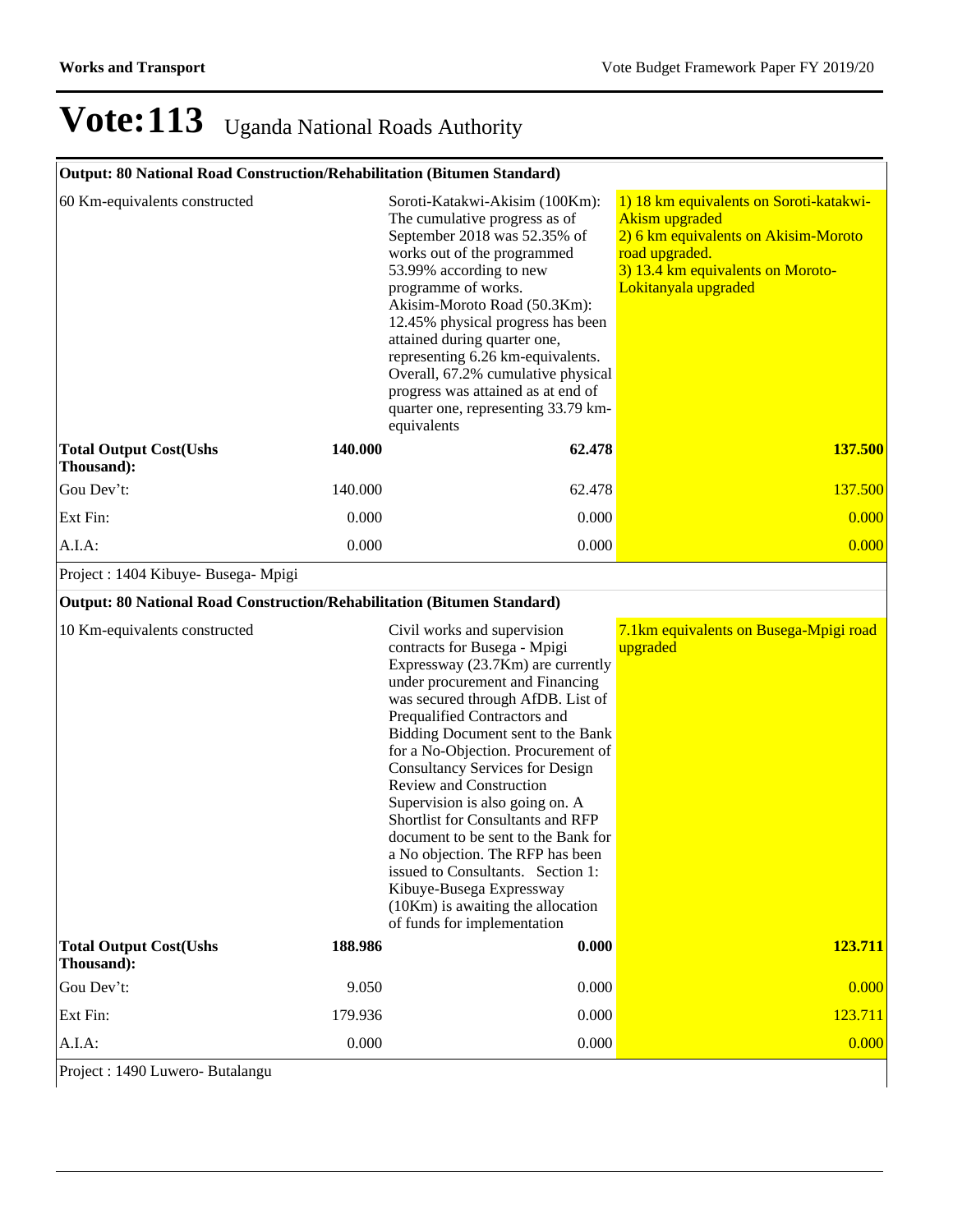### **Output: 80 National Road Construction/Rehabilitation (Bitumen Standard)**

| 16 Km-equivalents constructed                                           |        | Luwero – Butalangu (30km): The<br>bidding process for procurement of<br>civil works contractor was<br>cancelled on the guidance of<br>BADEA to first procure the design<br>review and supervision consultant.<br>Procurement of supervision<br>consultant is ongoing with<br>Technical evaluation of bids was<br>completed and the Technical<br>Evaluation Report approved by<br><b>BADEA</b> and OFID. Financial<br>evaluation was finished and the<br>Financial evaluation report was<br>submitted to CC for approval. | 1) Contractor for Luwero - Butalangu<br>procured<br>2) Advance payment for Contractor's for<br>mobilization paid |
|-------------------------------------------------------------------------|--------|--------------------------------------------------------------------------------------------------------------------------------------------------------------------------------------------------------------------------------------------------------------------------------------------------------------------------------------------------------------------------------------------------------------------------------------------------------------------------------------------------------------------------|------------------------------------------------------------------------------------------------------------------|
| <b>Total Output Cost(Ushs</b><br>Thousand):                             | 45.008 | 0.000                                                                                                                                                                                                                                                                                                                                                                                                                                                                                                                    | 28.748                                                                                                           |
| Gou Dev't:                                                              | 0.100  | 0.000                                                                                                                                                                                                                                                                                                                                                                                                                                                                                                                    | 6.000                                                                                                            |
| Ext Fin:                                                                | 44.908 | 0.000                                                                                                                                                                                                                                                                                                                                                                                                                                                                                                                    | 22.748                                                                                                           |
| A.I.A.                                                                  | 0.000  | 0.000                                                                                                                                                                                                                                                                                                                                                                                                                                                                                                                    | 0.000                                                                                                            |
| Project: 1503 Karugutu-Ntoroko Road                                     |        |                                                                                                                                                                                                                                                                                                                                                                                                                                                                                                                          |                                                                                                                  |
| Output: 80 National Road Construction/Rehabilitation (Bitumen Standard) |        |                                                                                                                                                                                                                                                                                                                                                                                                                                                                                                                          |                                                                                                                  |
|                                                                         |        |                                                                                                                                                                                                                                                                                                                                                                                                                                                                                                                          | 34.45 km equivalents of packake 6 of<br>critical oil roads (Karugutu-Ntooroko and<br>Kabwoya-Buhuka) upgraded    |
| <b>Total Output Cost(Ushs</b><br>Thousand):                             | 0.000  | 0.000                                                                                                                                                                                                                                                                                                                                                                                                                                                                                                                    | 2.000                                                                                                            |
| Gou Dev't:                                                              | 0.000  | 0.000                                                                                                                                                                                                                                                                                                                                                                                                                                                                                                                    | 2.000                                                                                                            |
| Ext Fin:                                                                | 0.000  | 0.000                                                                                                                                                                                                                                                                                                                                                                                                                                                                                                                    | 0.000                                                                                                            |
| A.I.A.                                                                  | 0.000  | 0.000                                                                                                                                                                                                                                                                                                                                                                                                                                                                                                                    | 0.000                                                                                                            |

Project : 1506 Land Acquisition

#### **Output: 71 Acquisition of Land by Government**

| 1,000 Hectares of land and properties therein<br>acquired. | Overall, 347 Hectares of land were<br>acquired and 5675 PAPs paid | 1,250 Hectares of land acquired for right<br>of way |
|------------------------------------------------------------|-------------------------------------------------------------------|-----------------------------------------------------|
|                                                            | during quarter one.                                               |                                                     |
|                                                            | Kashenyi – Mitooma (11.53 km): 5                                  |                                                     |
|                                                            | Hectares of land were acquired and                                |                                                     |
|                                                            | 159 PAPs paid during quarter one.                                 |                                                     |
|                                                            | Muyembe - Nakapiripirit (92km):                                   |                                                     |
|                                                            | 10 Hectares of land were acquired                                 |                                                     |
|                                                            | and 202 PAPs paid during quarter                                  |                                                     |
|                                                            | one. Soroti - Katakwi - Moroto -                                  |                                                     |
|                                                            | Lwokitanyala Road (150.3Km): 82                                   |                                                     |
|                                                            | Hectares of land were acquired and                                |                                                     |
|                                                            | 1,086 PAPs paid during quarter                                    |                                                     |
|                                                            | one. Gulu-Acholibur (77.7km): 2                                   |                                                     |
|                                                            | Hectares of land were acquired and                                |                                                     |
|                                                            | 71 PAPs paid during quarter one.                                  |                                                     |
|                                                            | Kigumba – Bulima (69 km): $5$                                     |                                                     |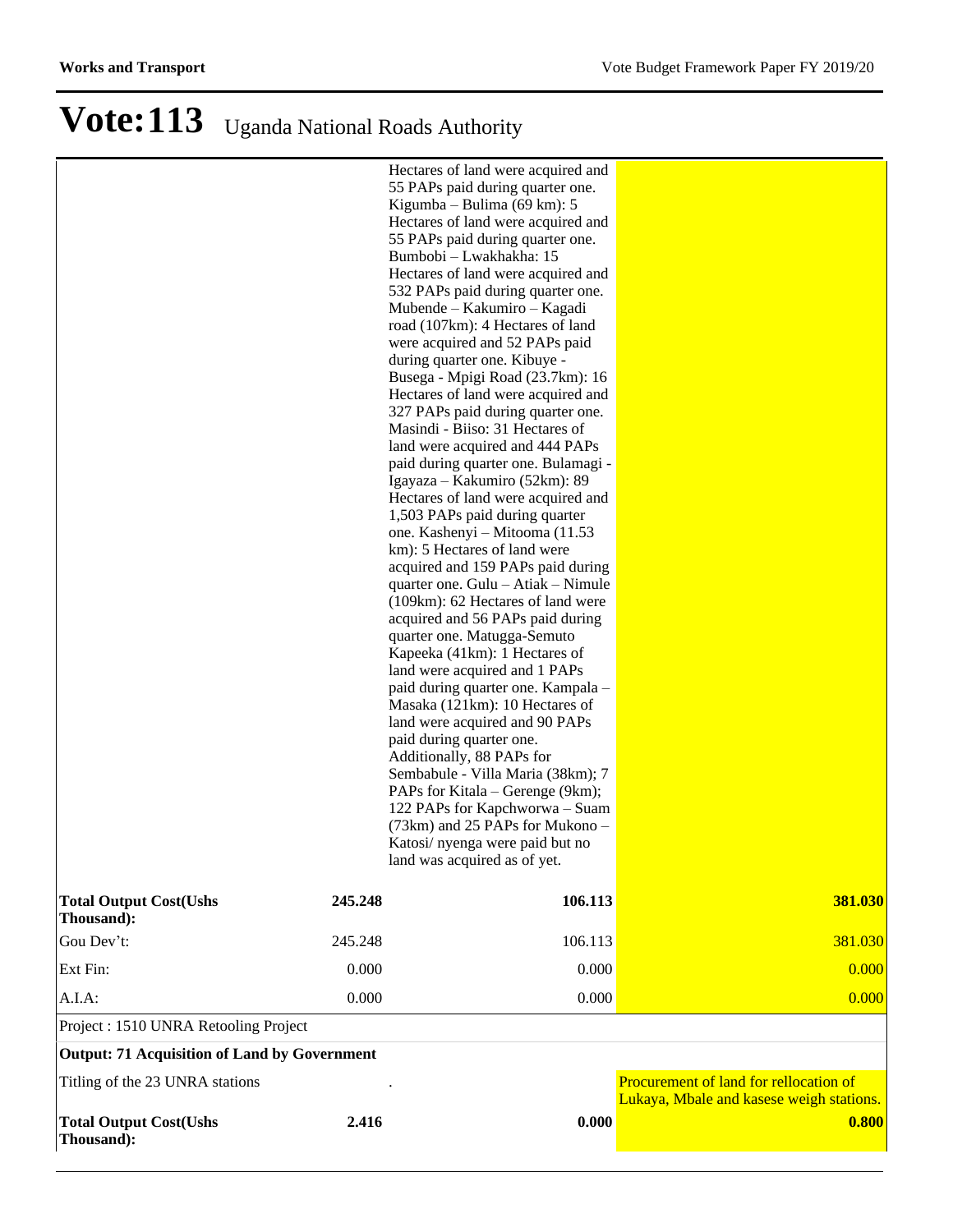| Gou Dev't:                                                                                                                                                                                                                                                                  | 2.416  |                                                                                                                                                                                                                                                                                  | 0.000 | 0.800                                                                                                                                                                                                                                                                               |  |  |
|-----------------------------------------------------------------------------------------------------------------------------------------------------------------------------------------------------------------------------------------------------------------------------|--------|----------------------------------------------------------------------------------------------------------------------------------------------------------------------------------------------------------------------------------------------------------------------------------|-------|-------------------------------------------------------------------------------------------------------------------------------------------------------------------------------------------------------------------------------------------------------------------------------------|--|--|
| Ext Fin:                                                                                                                                                                                                                                                                    | 0.000  |                                                                                                                                                                                                                                                                                  | 0.000 | 0.000                                                                                                                                                                                                                                                                               |  |  |
| A.I.A.                                                                                                                                                                                                                                                                      | 0.000  |                                                                                                                                                                                                                                                                                  | 0.000 | 0.000                                                                                                                                                                                                                                                                               |  |  |
| <b>Output: 72 Government Buildings and Administrative Infrastructure</b>                                                                                                                                                                                                    |        |                                                                                                                                                                                                                                                                                  |       |                                                                                                                                                                                                                                                                                     |  |  |
| 1) Rehabilitation of station offices<br>2) Construction of the servicing bay and<br>construction yard<br>3) Relocation of Mubende and Magamaga weigh<br>station<br>4) Construction of Ibanda station<br>5) Construction of accommodation for staff in hard<br>to reach area |        |                                                                                                                                                                                                                                                                                  |       | 1) Construction of accommodation to staff<br>in hard to reach areas.<br>2) Construction of Mubende, Lukaya,<br>kamdini, kampala and Rwentobo weigh<br>stations.                                                                                                                     |  |  |
| <b>Total Output Cost(Ushs</b><br>Thousand):                                                                                                                                                                                                                                 | 5.600  |                                                                                                                                                                                                                                                                                  | 0.000 | 4.875                                                                                                                                                                                                                                                                               |  |  |
| Gou Dev't:                                                                                                                                                                                                                                                                  | 5.600  |                                                                                                                                                                                                                                                                                  | 0.000 | 4.875                                                                                                                                                                                                                                                                               |  |  |
| Ext Fin:                                                                                                                                                                                                                                                                    | 0.000  |                                                                                                                                                                                                                                                                                  | 0.000 | 0.000                                                                                                                                                                                                                                                                               |  |  |
| $A.I.A$ :                                                                                                                                                                                                                                                                   | 0.000  |                                                                                                                                                                                                                                                                                  | 0.000 | 0.000                                                                                                                                                                                                                                                                               |  |  |
| Output: 76 Purchase of Office and ICT Equipment, including Software                                                                                                                                                                                                         |        |                                                                                                                                                                                                                                                                                  |       |                                                                                                                                                                                                                                                                                     |  |  |
| Acquisition of the ERP<br>Procurement of computers<br>Procurement of furniture<br>Acquisition of inverters, switches and Bartries                                                                                                                                           |        | Payments for the Supply and<br>installation of blinds at UNRA<br>headquarter office premises were<br>made.<br>Payments were made for the<br>Supply and delivery of tablet<br>phone, Microsoft licence, power<br>backup system and network<br>switches and wireless access points |       | 1) procurement of furniture<br>2) procurement of ICT equipment                                                                                                                                                                                                                      |  |  |
| <b>Total Output Cost(Ushs</b><br>Thousand):                                                                                                                                                                                                                                 | 9.631  |                                                                                                                                                                                                                                                                                  | 0.371 | 9.026                                                                                                                                                                                                                                                                               |  |  |
| Gou Dev't:                                                                                                                                                                                                                                                                  | 9.631  |                                                                                                                                                                                                                                                                                  | 0.371 | 9.026                                                                                                                                                                                                                                                                               |  |  |
| Ext Fin:                                                                                                                                                                                                                                                                    | 0.000  |                                                                                                                                                                                                                                                                                  | 0.000 | 0.000                                                                                                                                                                                                                                                                               |  |  |
| A.I.A:                                                                                                                                                                                                                                                                      | 0.000  |                                                                                                                                                                                                                                                                                  | 0.000 | 0.000                                                                                                                                                                                                                                                                               |  |  |
| Output: 77 Purchase of Specialised Machinery & Equipment                                                                                                                                                                                                                    |        |                                                                                                                                                                                                                                                                                  |       |                                                                                                                                                                                                                                                                                     |  |  |
| 1) Acquisition of specialized road equipment<br>2) acquisition of fuel storage systems<br>3) acquisition of high speed weigh in motion<br>system<br>4) Acquisition of weigh bridge automation<br>equipment.                                                                 |        | Payments were made for the<br>Supply and delivery of complete<br>set of survey equipment and<br>accessories. Procurement of high<br>speed weigh in motion systems is<br>still going on                                                                                           |       | 1) Procurement of radio tower<br>communication equipment<br>2) Procurement of Mobile scales<br>3) payment of leasing of vehicles<br>4) Procurement of speed weighin motion<br>system for Magamaga and Lukaya.<br>4) Procurement of excavators and self<br>propelled making machine. |  |  |
| <b>Total Output Cost(Ushs</b><br>Thousand):                                                                                                                                                                                                                                 | 38.082 |                                                                                                                                                                                                                                                                                  | 0.011 | 22.062                                                                                                                                                                                                                                                                              |  |  |
| Gou Dev't:                                                                                                                                                                                                                                                                  | 38.082 |                                                                                                                                                                                                                                                                                  | 0.011 | 22.062                                                                                                                                                                                                                                                                              |  |  |
| Ext Fin:                                                                                                                                                                                                                                                                    | 0.000  |                                                                                                                                                                                                                                                                                  | 0.000 | 0.000                                                                                                                                                                                                                                                                               |  |  |
| A.I.A:                                                                                                                                                                                                                                                                      | 0.000  |                                                                                                                                                                                                                                                                                  | 0.000 | 0.000                                                                                                                                                                                                                                                                               |  |  |